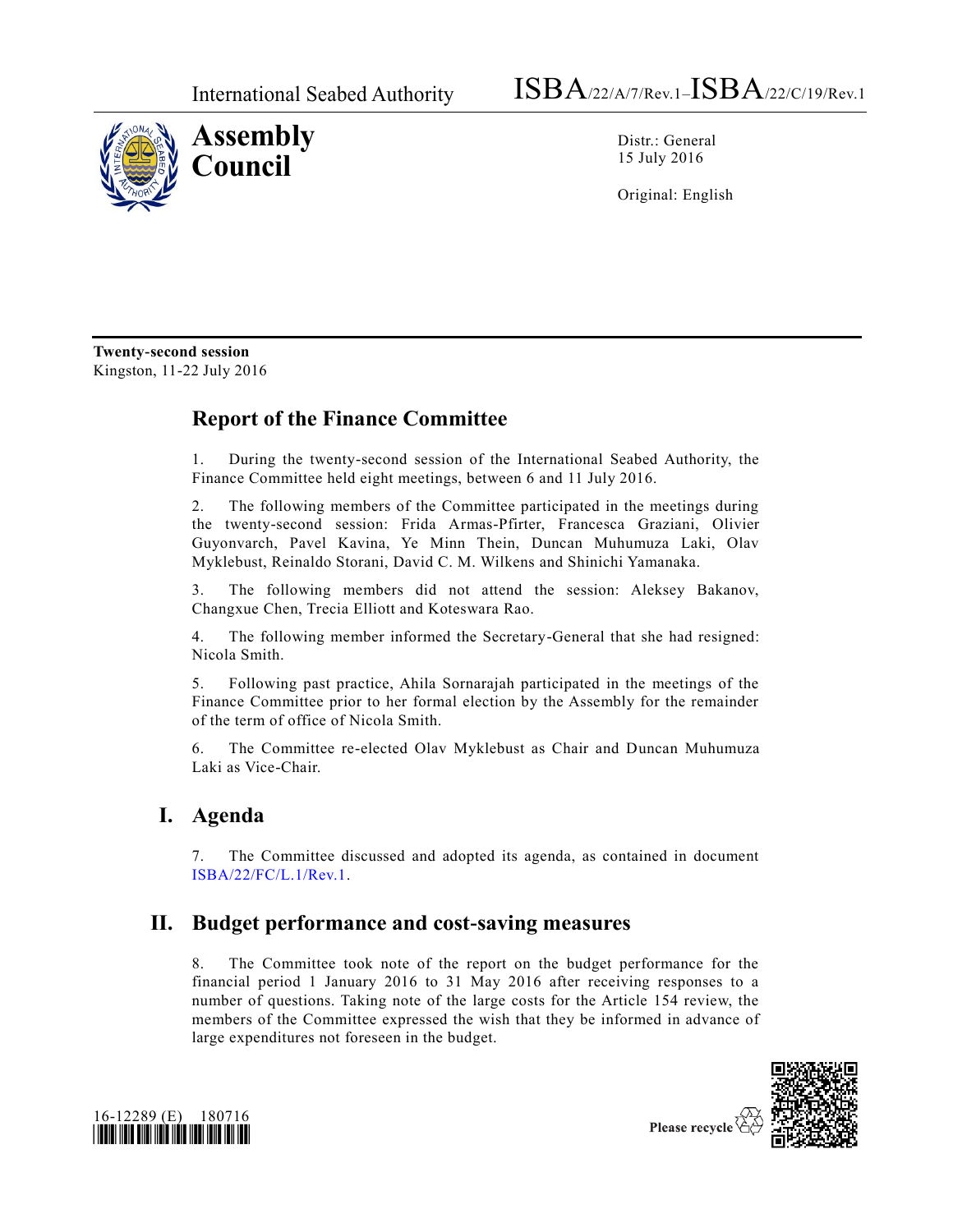9. The Committee expressed its appreciation to the Secretary-General on the efforts being made to effect savings in the budget of the Authority, requested him to continue those efforts and to submit a report thereon in 2017 and also requested that additional efforts be made to save on conference services-related costs. The Committee also requested the Secretary-General to engage the Committee electronically between sessions, as appropriate, to allow members to conduct exchanges on budgetary issues, in particular on additional savings.

### **III. Audit report on the finances of the International Seabed Authority for 2015**

10. The Committee considered the report of KPMG on the audit of the accounts of the Authority for the year 2015. The Committee took note of the report and the opinion of the auditors that the financial statements of the Authority give a true and fair view of the financial position of the International Seabed Authority, as at 31 December 2015, and of its financial performance and cash flows for the year ended, in accordance with the financial regulations of the Authority and the United Nations System Accounting Standards.

11. The Committee commended the Secretary-General for the Authority's proper accounting records as highlighted by the Auditors in the report.

12. The Committee requested the Secretary-General once again to ensure that the auditors use the correct terminology as used in the Financial Regulations and further requested that funds provided for the Working Capital Fund should be referred to as advances rather than as contributions.

13. In reviewing the financial statements for the year ended 31 December 2015, the Committee sought clarification on a number of items, including budget lines with overexpenditures and underexpenditures. The Committee thanked the Secretary-General for the additional information provided.

### **IV. Status of the International Seabed Authority Endowment Fund and Voluntary Trust Fund**

14. The Committee reviewed the report of the Secretary-General entitled "Possibility, from a legal perspective, of considering advances from the Endowment Fund for Marine Scientific Research in the Area to the Voluntary Trust Fund to be grants" [\(ISBA/22/FC/2\)](http://undocs.org/ISBA/22/FC/2). The Committee agreed with the conclusion contained in the report that the amounts previously transferred in 2003, 2006, 2008 and 2011 from the Pioneer Fund and from the Endowment Fund to the Voluntary Trust Fund shall be treated as grants and are not to be repaid.

15. The Committee reviewed the report of the Secretary-General entitled "Investment options regarding the Endowment Fund of the International Seabed Authority" [\(ISBA/22/FC/5\)](http://undocs.org/ISBA/22/FC/5), which describes the Authority's consultations with the United Nations Joint Staff Pension Fund, the United Nations Federal Credit Union and the United Nations Treasury on the Treasury-managed cash pool and the low level of interest income earned by the Endowment Fund. It was noted that with respect to the United Nations Treasury cash pool, the funds are readily available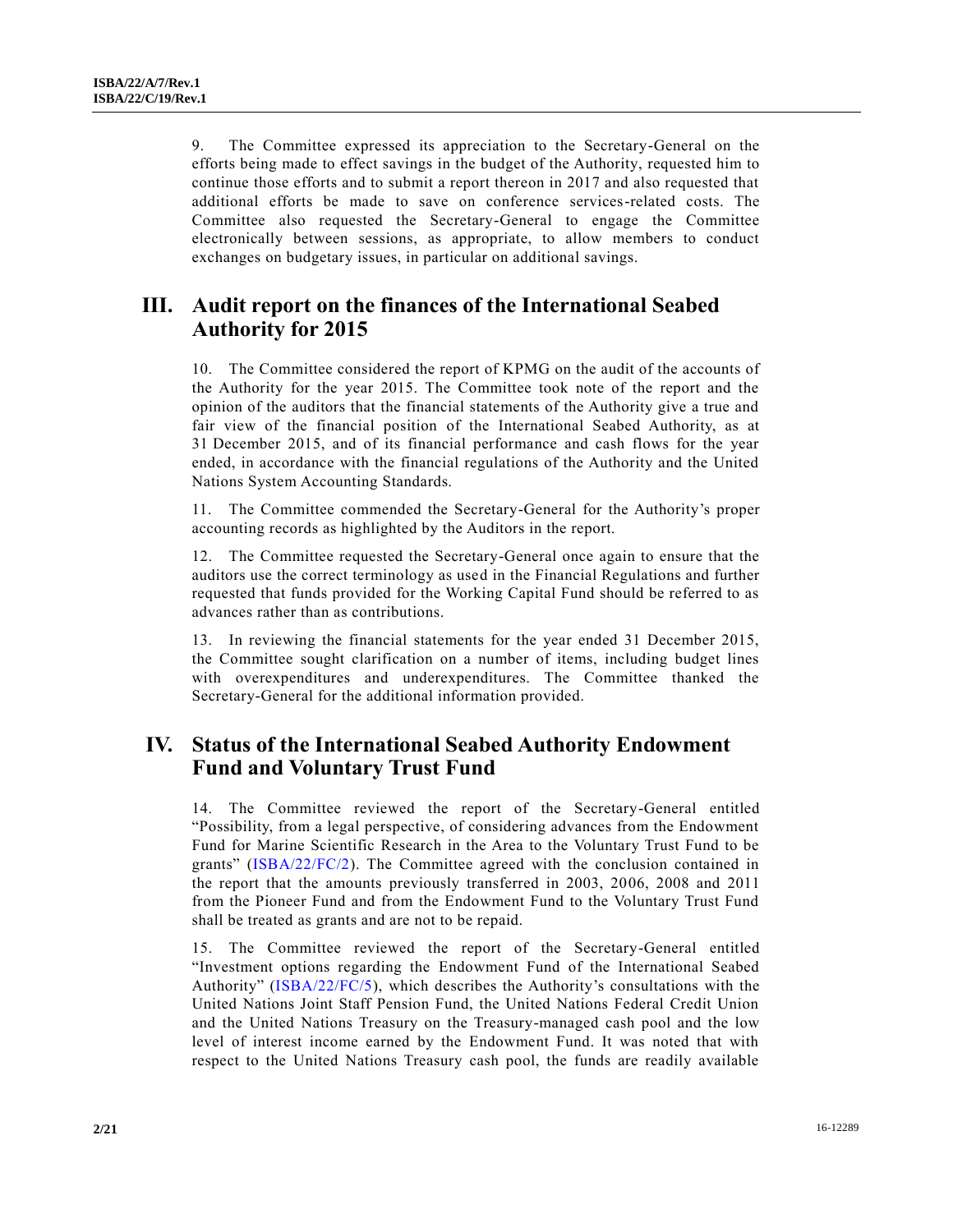without early withdrawal penalty and the interest earned is competitive. The Committee believed that investment of the Fund with the United Nations Treasury was a safe and appropriate option.

16. The Committee reviewed and took note of the expenditure verification report of the Voluntary Trust Fund for the 2014-2015 financial period prepared by KPMG, the Authority's independent external auditors.

17. The Committee took note of the balance of the Endowment Fund in the amount of US\$ 3,482,623 as at 30 June 2016, including interest accrued in 2016 of \$15,845, intended to be utilized to support the participation of qualified scientists and technical personnel from developing countries in marine scientific research and approved programmes.

18. The Committee expressed its gratitude for the contributions made to the Endowment Fund by IFREMER in the amount of \$2,777 made on 28 October 2015 and to the Government of Mexico for the contribution of \$7,500 made on 6 November 2015.

19. The Committee also took note of the balance of the Voluntary Trust Fund in the amount of \$200,099, as at 30 June 2016.

20. The Committee expressed its gratitude for the two contributions to the Voluntary Trust Fund received from the Government of China on 6 August 2015 and 3 June 2016, amounting to \$40,000, and the two contributions received from the Government of Argentina on 12 November 2015 and 8 May 2016, amounting to \$10,000.

21. During the discussion on the Voluntary Trust Fund, it was noted that the rules governing the management and operation of the fund were last updated in 2003 and that there might be a need to review and update them. The Committee requested that the Secretary-General prepare a report on the subject for its next meeting.

### **V. Working Capital Fund**

22. The Committee took note of the status of the Working Capital Fund as at 30 June 2016 with advances of \$558,967 out of a ceiling of \$560,000.

23. The Committee reviewed the note by the Secretary-General entitled "Working Capital Fund" [\(ISBA/22/FC/4\)](http://undocs.org/ISBA/22/FC/4) and considered increasing the level of the Fund to a level closer to the normal level of one twelfth of the estimated annual expenditures of the Authority. The Committee considers that the new appropriate level of the Working Capital Fund would be \$660,000. The Committee recommended that the contributions related to the increase be spread over the next two bienniums.

24. The Committee agreed that each member State's share of the Working Capital Fund should be based on the Authority's scale of assessments for 2017-2018, which should be applied accordingly to the total amount of the Working Capital Fund of \$660,000.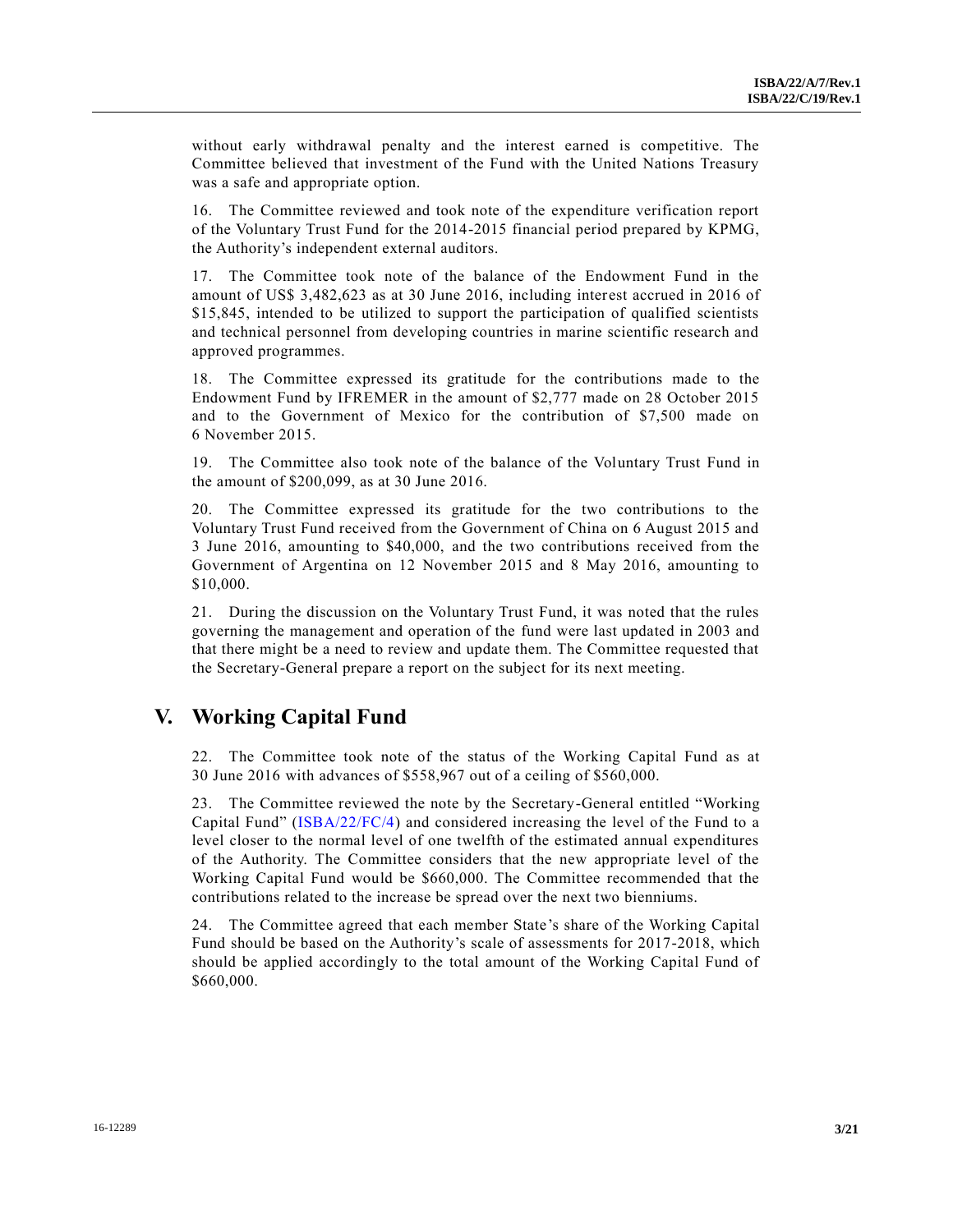## **VI. Status of implementation of the International Public Sector Accounting Standards**

25. The Committee took note of the report of the Secretary-General on the status of implementation of the International Public Sector Accounting Standards (IPSAS) [\(ISBA/22/FC/CRP.1\)](http://undocs.org/ISBA/22/FC/CRP.1).

26. The Committee recognized the importance of the adoption of IPSAS in view of the Authority's participation in the United Nations common system and noted with appreciation that the implementation of IPSAS is proceeding on schedule.

## **VII. Budget for the financial period 2017-2018**

27. The Committee examined the proposed budget of the International Seabed Authority for the financial period 2017-2018 [\(ISBA/22/A/6-ISBA/22/C/9\)](http://undocs.org/ISBA/22/A/6) in the amount of \$17,966,900, representing an increase of 14.1 per cent over the amount for the previous biennium. In examining the budget, the Committee considered the increase in the core work of the Authority and the overall increase in the proposed budget for 2017-2018 in relation to that for 2015-2016. It appreciated the Secretary-General's use of the new programme budget format and the emphasis given to programme 2.1, Development of the regulatory framework in the Area, and programme 2.4, Data management (resource and environment).

28. The Committee appreciated the presentation by the Chair of the Legal and Technical Commission, who informed the Finance Committee of the importance and priority of programme 2.4 and described key items contained in document [ISBA/22/LTC/15,](http://undocs.org/ISBA/22/LTC/15) entitled "Data management strategy of the International Seabed Authority". The Committee decided to continue its practice of inviting the Chair of the Legal and Technical Commission to report on current matters of the Legal and Technical Commission with financial implications.

29. The Committee considered proposed increases in costs related to staffing, overtime, consultants in both administrative and programme areas, common staff costs, library books, supplies and materials, the United Nations common system, miscellaneous services, information technology related particularly to programme 2.4, audit fees, International Public Sector Accounting Standards and conference services, as well as proposed reductions related to the acquisition of furniture and equipment, and building management. The Committee also considered the addition of a new budget item concerning the Article 154 review.

30. The Committee expressed its concern with regard to the large increase in conference services expenditures in recent years. Following discussions, the Secretary-General and the Committee agreed on the following steps to effect savings with respect to conference services:

(a) The Secretary-General will initiate high-level consultations with the United Nations on the terms and conditions of conference services provided in the future;

(b) The interpretation services for the meetings of the Legal and Technical Commission and the Finance Committee will be procured in the form of an open tender starting in 2017;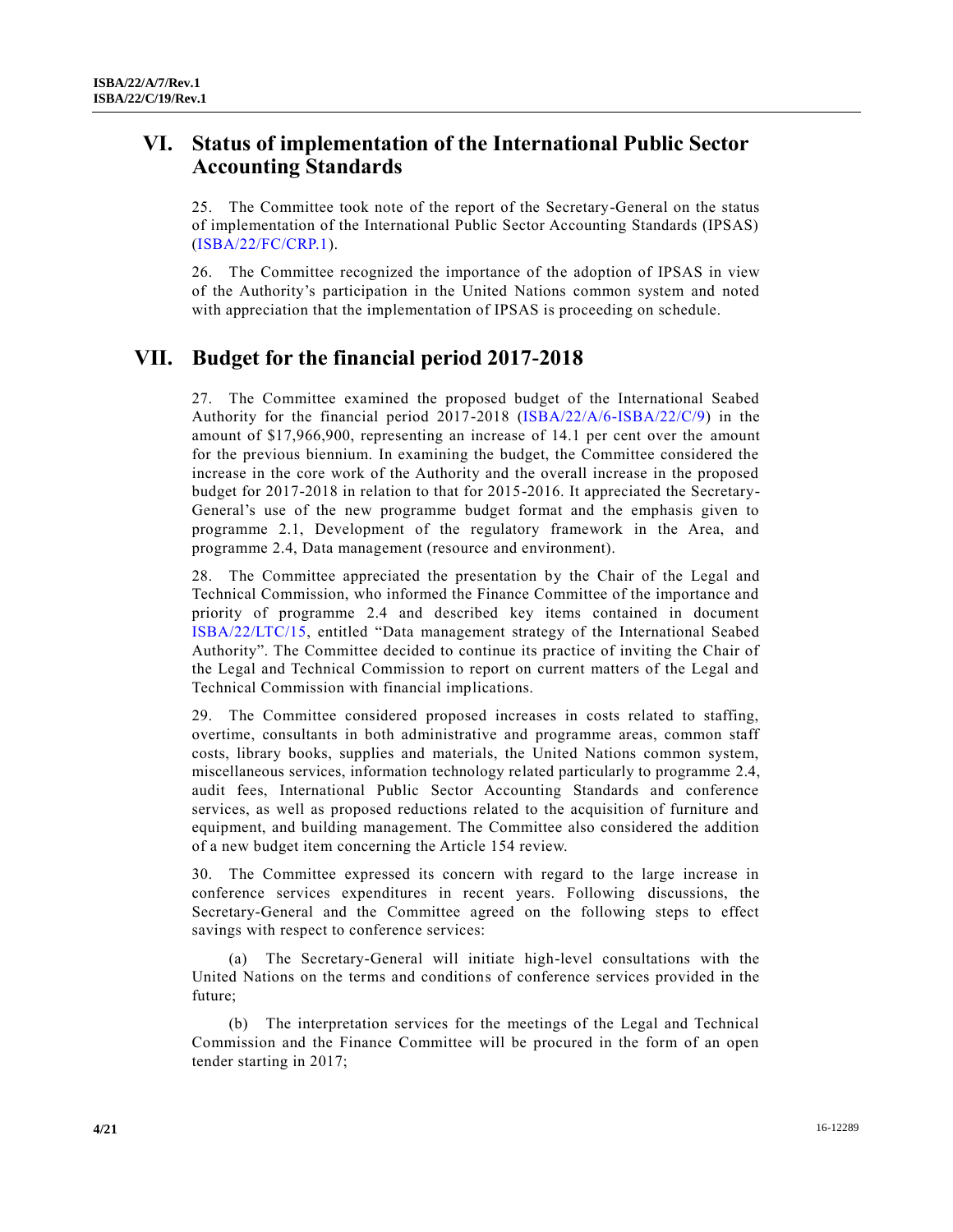(c) New York-based United Nations support staff will be replaced by national personnel in Jamaica beginning in 2017;

(d) The Secretary-General will look into the possibility of reducing the number of languages interpreted during meetings of the Legal and Technical Commission and the Finance Committee in the case where membership of those bodies eliminates the necessity to interpret in any of the six languages from the outset;

(e) The Secretary-General will present a thorough report on conference services costs and possible further cost-saving measures to the Committee in 2017.

31. Following discussions with the Committee, during which different options were proposed, including zero nominal growth, the Secretary-General revised the proposed budget. The Committee recommends for approval the revised budget for the financial period 2017-2018 in the amount of \$17,130,700, as contained in annex I to the present report. The revised budget reflects an increase of 8.81 per cent over the amount for the previous biennium.

32. The Committee expressed its gratitude to the Secretary-General for providing further details, upon request, on several budget items and said that it would welcome receiving further details in the narrative of the budget proposals in future, including the breakdown of projected costs in respect of large items of expenditure, or those items in which a significant variance is proposed.

33. The Committee also recommends that, for the financial period 2017-2018, the Secretary-General be authorized to transfer between appropriations subsections of the administrative budget, and between individual programmes, up to 20 per cent of the amount in each subsection, section or individual programme.

34. In line with paragraph 10.6 of the annex to the Assembly's decision concerning overhead charges for the administration and supervision of exploration contracts [\(ISBA/19/A/12\)](http://undocs.org/ISBA/19/A/12), the Committee requested the Secretary-General to prepare a first periodic report to the Committee in 2017 on the amount of the annual overhead charge and its reflection of costs actually and reasonably incurred.

35. The Committee noted that the estimate of the miscellaneous income takes into account the expected overhead charges for 2017 and 2018.

36. As mentioned in its 2015 report, the Committee will keep the new budget format under review and may in future recommend changes to further improve accountability, transparency and programme management. The Committee requested the Secretary-General to report on this matter in 2017.

#### **VIII. Scale of assessments for 2017-2018**

37. The Committee recommends that, in line with article 160 (2) (e) of the United Nations Convention on the Law of the Sea, the scale of assessments relating to the budget of the International Seabed Authority for 2017 and 2018 be based on the scale of assessments used for the regular budget of the United Nations for 2016 and 2017, respectively, taking into account the ceiling assessment rate of 22 per cent and the floor assessment rate of 0.01 per cent. An indicative table of assessed contributions for 2017 is set out in annex IV to the present report.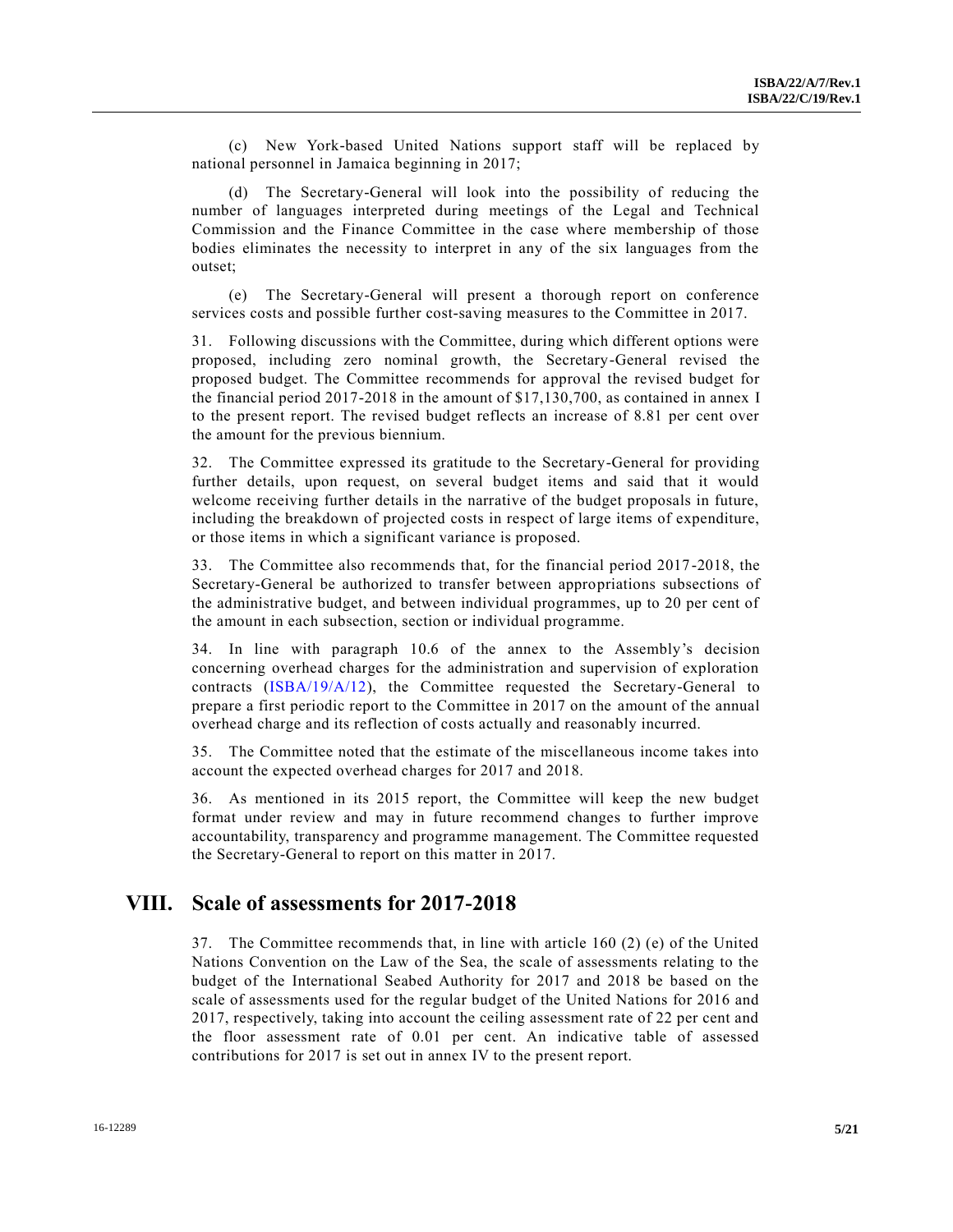38. Taking into account the projected decreased income from sources other than assessed contributions, member States will be required to finance an amount that is estimated to be \$1,477,502 or 12.78 per cent more than the amount financed for the biennium 2015-2016 as set out in annex II to the present report.

### **IX. Consideration of the interim report of the Review Committee established to oversee the review pursuant to article 154 of the Convention**

39. In response to an invitation from the Chair of the Review Committee, the Committee considered the interim report prepared by Seascape Consultants Limited, as well as the comments by the Review Committee, and agreed to transmit the comments set out in annex V to the present report.

#### **X. Other matters**

40. The Committee expressed its concern at the increase in the level of outstanding contributions from 30 June 2015 to 30 June 2016, from \$651,531 to \$949,180, from member States in arrears for more than two years for prior periods (1998-2015) and requested the Secretary-General, at his discretion, to prioritize his efforts directed towards the larger debtors and to continue his efforts to recover those amounts.

41. The Committee appreciated the advance publication of its documents on the Authority's website and, recalling article 3.4 of the Financial Regulations, requested the Secretary-General to make the next budget proposal available to Finance Committee members 45 days prior to its meetings.

### **XI. Recommendations of the Finance Committee**

42. In the light of the foregoing, the Committee recommended that the Council and the Assembly of the Authority:

(a) *Approve* the budget for the financial period 2017-2018, in the amount of \$17,130,700 as proposed by the Secretary-General;

(b) *Take note* of the high rate of increase in conference services costs and the cost-saving measures in this regard and request the Secretary-General to initiate high-level consultations with the United Nations on this issue and to prepare a report on conference services costs for the Committee in 2017;

(c) *Approve* the investment of the Authority's Endowment Fund for Marine Scientific Research in the Area with the United Nations Treasury;

(d) *Also approve* an increase in the Working Capital Fund by \$100,000 to a total of \$660,000 and for the increase to be spread evenly over the next two bienniums, to be determined using the Authority's current scale of assessments applied to the total value of the Working Capital Fund;

(e) *Take note* of the Authority's progress in implementing the International Public Sector Accounting Standards (IPSAS);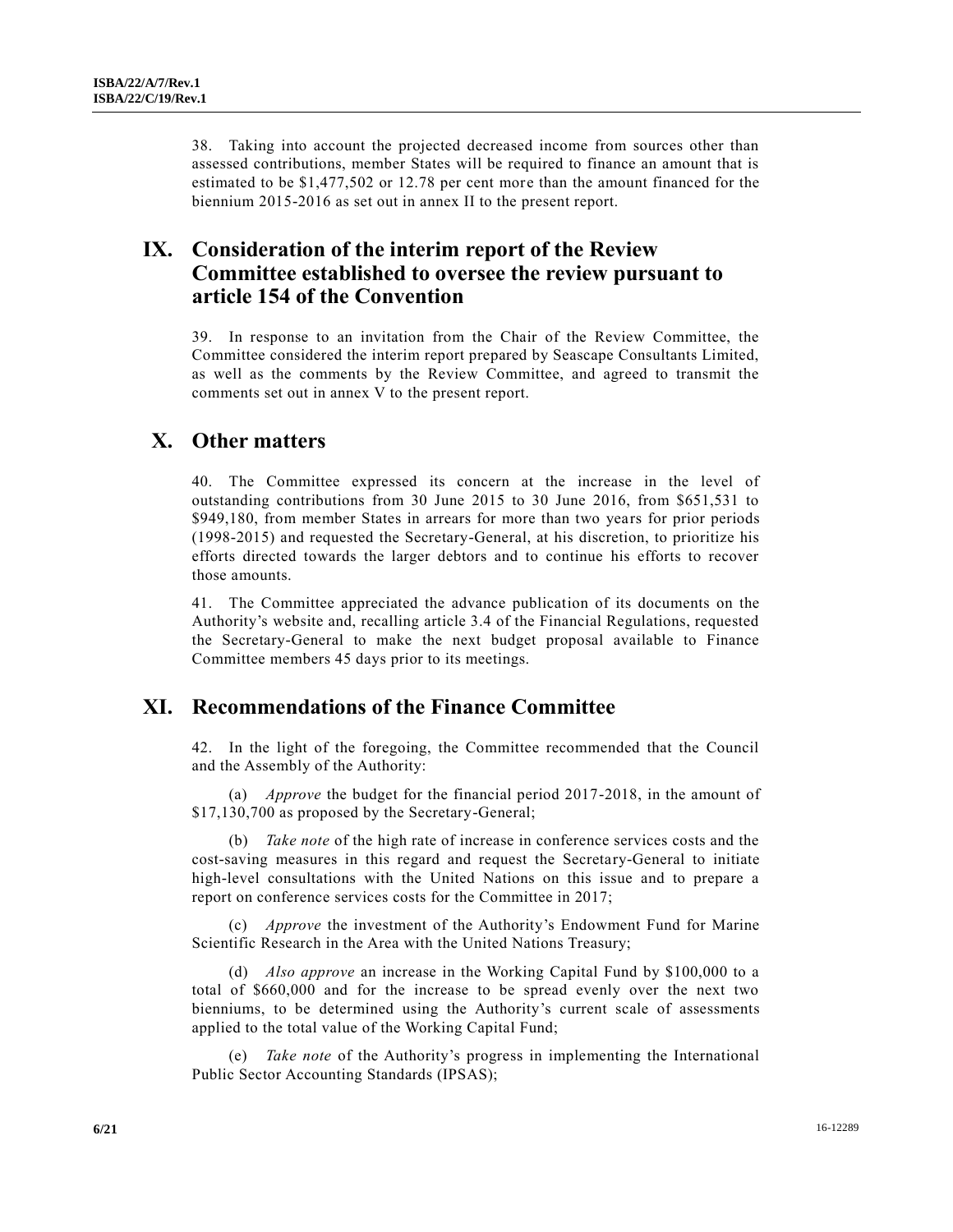(f) *Authorize* the Secretary-General to establish the scale of assessments for 2017 and 2018 on the basis of the scale used for the regular budget of the expenses of the United Nations for 2016 and 2017, respectively, taking into account that the ceiling assessment rate will be 22 per cent and the floor rate 0.01 per cent;

(g) *Also authorize* the Secretary-General, for 2017 and 2018, to transfer between appropriation subsections of the administrative budget and between individual programmes, up to 20 per cent of the amount in each subsection, section or individual programme;

(h) *Take into account* the Committee's comments on the interim report on the periodic review of the Authority pursuant to article 154 of the United Nations Convention on the Law of the  $\text{Sea}^1$  and comments of the Review Committee established to oversee the review;

(i) *Urge* the members of the Authority to pay their assessed contributions to the budget on time and in full;

(j) *Note with concern* the increasing amounts of outstanding contributions, appeal yet again to the members of the Authority to pay outstanding contributions to the budget of the Authority from previous years as soon as possible and request the Secretary-General, at his discretion, to continue his efforts to recover these amounts;

(k) *Strongly encourage* members to make voluntary contributions to the Endowment Fund and Voluntary Trust Fund of the Authority.

**\_\_\_\_\_\_\_\_\_\_\_\_\_\_\_\_\_\_**

<sup>1</sup> United Nations, *Treaty Series*, vol. 1833, No. 31363.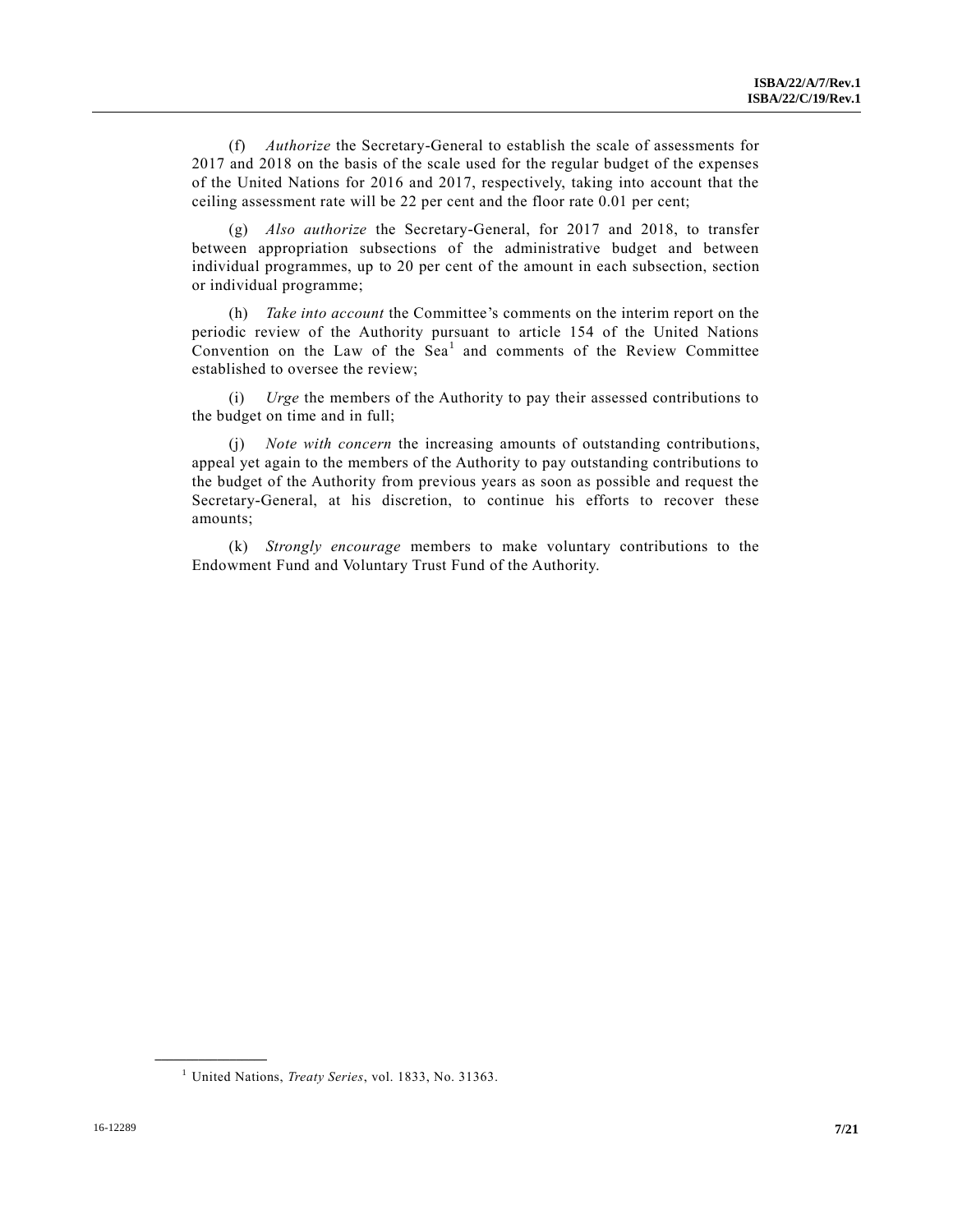## **Annex I**

## **Summary of budgetary requirements for the International Seabed Authority for the period 1 January 2017 to 31 December 2018**

(Thousands of United States dollars)

|                     |                                                                  |            | Approved for |           |                        |               | Increase (decrease) |  |
|---------------------|------------------------------------------------------------------|------------|--------------|-----------|------------------------|---------------|---------------------|--|
|                     | <b>Budget</b> line                                               | 2015/2016  | 2017         | 2018      | Total for<br>2017/2018 |               | Amount Percentage   |  |
|                     | Formula                                                          | (1)        | (2)          | (3)       | $(4)=(2)+(3)$          | $(5)=(4)-(1)$ | $(6)=(5)/(1)$       |  |
| <b>Section 1</b>    | Administrative and conference services expenditures              |            |              |           |                        |               |                     |  |
| <b>Subsection 1</b> | Administrative expenditures of the Secretariat                   |            |              |           |                        |               |                     |  |
|                     | Established posts                                                | 6 081 200  | 3 100 000    | 3 100 000 | 6 200 000              | 118 800       | 2.0                 |  |
|                     | General temporary assistance                                     | 30 000     | 15 500       | 16 000    | 31 500                 | 1 500         | 5.0                 |  |
|                     | Overtime                                                         | 31 600     | 35 000       | 36 600    | 71 600                 | 40 000        | 126.6               |  |
|                     | Consultants (non-programme)                                      | 315 000    | 10 300       | 10 700    | 21 000                 | (294000)      | nmf                 |  |
|                     | Common staff costs                                               | 2 706 300  | 1 505 000    | 1 575 000 | 3 080 000              | 373 700       | 13.8                |  |
|                     | Training                                                         | 63 000     | 31 500       | 31 500    | 63 000                 | $\equiv$      | 0.0                 |  |
|                     | Official travel (non-programme)                                  | 480 100    | 91 200       | 96 600    | 187 800                | (292 300)     | nmf                 |  |
|                     | Communications                                                   | 200 700    | 100 300      | 100 400   | 200 700                |               | 0.0                 |  |
|                     | Library books and supplies                                       | 136 000    | 68 000       | 68 000    | 136 000                |               | 0.0                 |  |
|                     | External printing (20 per cent will<br>be non-programme-related) | 100 000    | 11 000       | 11 000    | 22 000                 | (78000)       | nmf                 |  |
|                     | Supplies and materials                                           | 80 300     | 40 100       | 40 200    | 80 300                 |               | 0.0                 |  |
|                     | Official hospitality                                             | 22 000     | 11 500       | 12 000    | 23 500                 | 1 500         | 6.8                 |  |
|                     | Information technology                                           | 171 500    | 98 000       | 27 900    | 125 900                | (45, 600)     | (26.6)              |  |
|                     | Acquisition of furniture and<br>equipment                        | 262 700    | 81 000       | 73 000    | 154 000                | (108700)      | (41.4)              |  |
|                     | Rental, repairs and maintenance<br>of property and equipment     | 23 000     | 12 000       | 12 000    | 24 000                 | 1 000         | 4.3                 |  |
|                     | United Nations common system                                     | 166 000    | 83 000       | 83 000    | 166 000                |               | 0.0                 |  |
|                     | Miscellaneous services                                           | 109 600    | 56 000       | 56 500    | 112 500                | 2 900         | 2.6                 |  |
|                     | Audit fees                                                       | 34 600     | 20 000       | 20 000    | 40 000                 | 5 400         | 15.6                |  |
|                     | Building management                                              | 876 900    | 410 000      | 418 000   | 828 000                | (48900)       | (5.6)               |  |
|                     | Article 154 review and related<br>costs                          |            | 80 000       |           | 80 000                 | 80 000        | nmf                 |  |
|                     | International Public Sector<br>Accounting Standards (IPSAS)      | 120 000    | 60 000       | 60 000    | 120 000                |               | 0.0                 |  |
|                     | Ad hoc expert groups workshops                                   | 570 900    |              |           |                        | (570900)      | nmf                 |  |
|                     | Central data repository                                          | 130 000    |              |           |                        | (130000)      | nmf                 |  |
|                     | Promotion and encouragement                                      | 100 000    |              |           |                        | (100000)      | nmf                 |  |
| Subtotal            |                                                                  | 12 811 400 | 5919400      | 5848400   | 11 767 800             | (1043600)     | (8.1)               |  |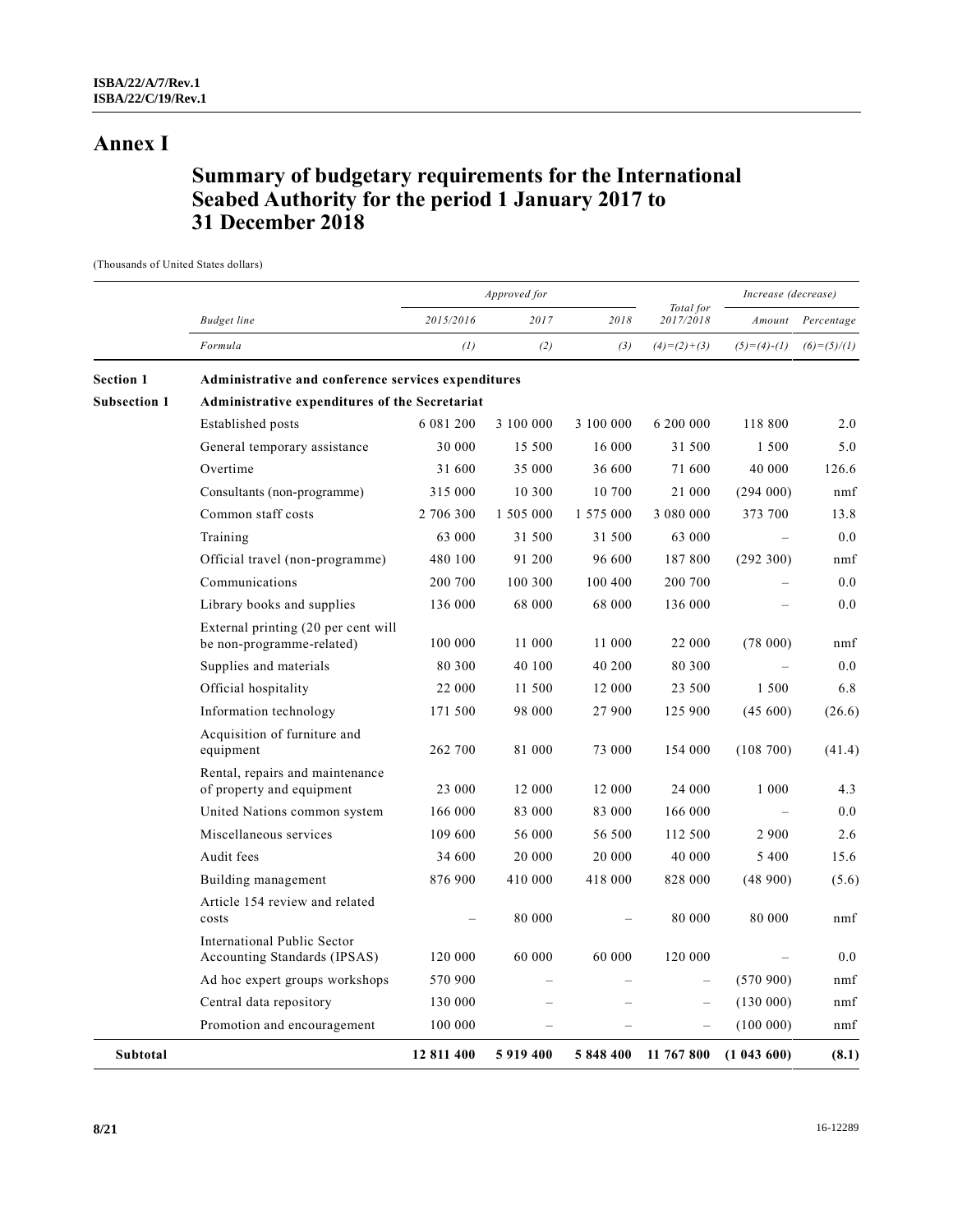|                           |                                                                    |                          | Approved for      |                          |                        | Increase (decrease)      |               |
|---------------------------|--------------------------------------------------------------------|--------------------------|-------------------|--------------------------|------------------------|--------------------------|---------------|
|                           | <b>Budget</b> line                                                 | 2015/2016                | 2017              | 2018                     | Total for<br>2017/2018 | Amount                   | Percentage    |
|                           | Formula                                                            | (1)                      | (2)               | (3)                      | $(4)=(2)+(3)$          | $(5)=(4)-(1)$            | $(6)=(5)/(1)$ |
| <b>Subsection 2</b>       | Conference services                                                | 2 9 3 1 7 0 0            | 1 965 000         | 1 965 000                | 3 930 000              | 998 300                  | 34.1          |
|                           | Assembly                                                           | 381 100                  | 255 450           | 255 450                  | 510 900                | 129 800                  | 34.1          |
|                           | Council                                                            | 586 300                  | 393 000           | 393 000                  | 786 000                | 199 700                  | 34.1          |
|                           | Finance Committee                                                  | 322 500                  | 216 150           | 216 150                  | 432 300                | 109 800                  | 34.1          |
|                           | Legal and Technical Commission                                     | 1 641 800                | 1 100 400         | 1 100 400                | 2 200 800              | 559 000                  | 34.1          |
| Subtotal                  |                                                                    | 2 931 700                | 1965 000          | 1965 000                 | 3 930 000              | 998 300                  | 34.1          |
| <b>Total</b><br>section 1 | Administrative and conference<br>services expenditures             | 15 743 100               | 7884400           | 7813400                  | 15 697 800             | (45300)                  | (0.3)         |
| <b>Section 2</b>          | Programme expenditures                                             |                          |                   |                          |                        |                          |               |
| Programme 2.1             | Development of the regulatory framework for activities in the Area |                          |                   |                          |                        |                          |               |
|                           | Consultants                                                        | $\overline{\phantom{0}}$ | 45 200            | 45 200                   | 90 400                 |                          |               |
|                           | External printing                                                  | $\overline{\phantom{0}}$ |                   | 12 400                   | 12 400                 |                          |               |
|                           | Travel                                                             |                          | 45 600            | 45 600                   | 91 200                 |                          |               |
|                           | Workshops                                                          | $\overline{\phantom{0}}$ | $\qquad \qquad -$ | 120 800                  | 120 800                |                          |               |
| <b>Subtotal</b>           |                                                                    | $\overline{\phantom{0}}$ | 90 800            | 224 000                  | 314 800                | $\overline{\phantom{0}}$ |               |
| Programme 2.2             | Protection of the marine environment                               |                          |                   |                          |                        |                          |               |
|                           | Consultants                                                        |                          | 19 400            | 19 400                   | 38 800                 |                          |               |
|                           | External printing                                                  |                          | 600               | 11 800                   | 12 400                 |                          |               |
|                           | Travel                                                             |                          | 7600              | 7600                     | 15 200                 |                          |               |
|                           | Workshops                                                          |                          | 120 800           | $\overline{\phantom{m}}$ | 120 800                | $\equiv$                 |               |
| Subtotal                  |                                                                    | $\overline{\phantom{m}}$ | 148 400           | 38 800                   | 187 200                | $\qquad \qquad -$        |               |
| Programme 2.3             | <b>Management of contracts</b>                                     |                          |                   |                          |                        |                          |               |
|                           | Consultants                                                        |                          |                   |                          |                        |                          |               |
|                           | External printing                                                  |                          |                   |                          |                        |                          |               |
|                           | Travel                                                             |                          | 15 200            | 15 200                   | 30 400                 |                          |               |
|                           | Workshops                                                          |                          | 2 9 0 0           | 3 2 0 0                  | 6 100                  |                          |               |
| Subtotal                  |                                                                    |                          | 18 100            | 18 400                   | 36 500                 |                          |               |
| Programme 2.4             | Data management (resource and environment)                         |                          |                   |                          |                        |                          |               |
|                           | Consultants                                                        |                          | 296 000           | 10 200                   | 306 200                |                          |               |
|                           | Information technology                                             |                          | 206 900           | 2 5 0 0                  | 209 400                |                          |               |
|                           | External printing                                                  |                          | 9600              | 20 700                   | 30 300                 |                          |               |
|                           | Travel                                                             |                          | 24 000            | 4 0 0 0                  | 28 000                 |                          |               |
|                           | Central data repository                                            |                          |                   |                          |                        |                          |               |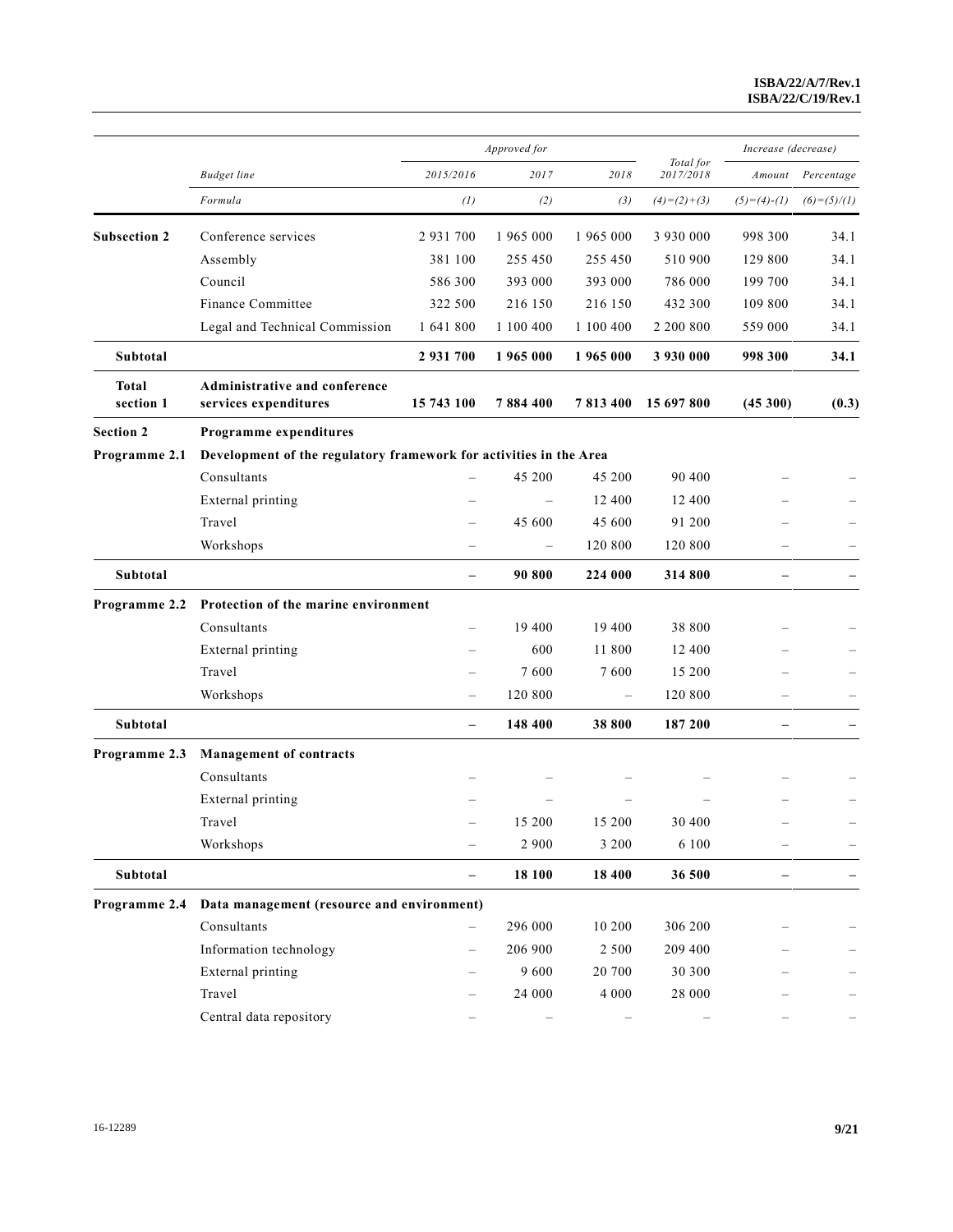|                           |                                                                       |                          | Approved for             |           |                        | Increase (decrease)      |                   |  |
|---------------------------|-----------------------------------------------------------------------|--------------------------|--------------------------|-----------|------------------------|--------------------------|-------------------|--|
|                           | <b>Budget</b> line                                                    | 2015/2016                | 2017                     | 2018      | Total for<br>2017/2018 |                          | Amount Percentage |  |
|                           | Formula                                                               | (1)                      | (2)                      | (3)       | $(4)=(2)+(3)$          | $(5)=(4)-(1)$            | $(6)=(5)/(1)$     |  |
|                           | Workshops                                                             |                          |                          |           |                        |                          |                   |  |
|                           | Maintenance and support                                               |                          |                          | 35 900    | 35 900                 |                          |                   |  |
| <b>Subtotal</b>           |                                                                       |                          | 536 500                  | 73 300    | 609 800                |                          |                   |  |
| Programme 2.5             | Promotion and encouragement of marine scientific research in the Area |                          |                          |           |                        |                          |                   |  |
|                           | Consultants                                                           | $\overline{\phantom{0}}$ | 9 700                    | 9 700     | 19 400                 |                          |                   |  |
|                           | External printing                                                     |                          | $\equiv$                 | 12 400    | 12 400                 |                          |                   |  |
|                           | Travel                                                                |                          | 7600                     | 7600      | 15 200                 |                          |                   |  |
|                           | Workshops                                                             |                          | $\equiv$                 | 120 800   | 120 800                | $\equiv$                 |                   |  |
| <b>Subtotal</b>           |                                                                       | $\overline{\phantom{0}}$ | 17 300                   | 150 500   | 167800                 |                          |                   |  |
| Programme 2.6             | <b>Outreach activities</b>                                            |                          |                          |           |                        |                          |                   |  |
|                           | Consultants                                                           |                          | 11 300                   | 11 300    | 22 600                 |                          |                   |  |
|                           | External printing                                                     |                          | 600                      | 600       | 1 200                  |                          |                   |  |
|                           | Travel                                                                |                          | 15 200                   | 15 200    | 30 400                 |                          |                   |  |
|                           | Workshops                                                             |                          | $\overline{\phantom{0}}$ | 62 600    | 62 600                 | $\overline{\phantom{0}}$ |                   |  |
| <b>Subtotal</b>           |                                                                       | $\overline{\phantom{0}}$ | 27 100                   | 89 700    | 116800                 | $\qquad \qquad -$        |                   |  |
| <b>Total</b><br>section 2 | Programme expenditures                                                |                          | 838 200                  | 594 700   | 1 432 900              |                          |                   |  |
| programme expenditures    | Total administrative, conference services and                         | 15 743 100               | 8722600                  | 8 408 100 | 17 130 700             | 1 387 600                | 8.81              |  |

*Abbreviation*: nmf, not meaningful.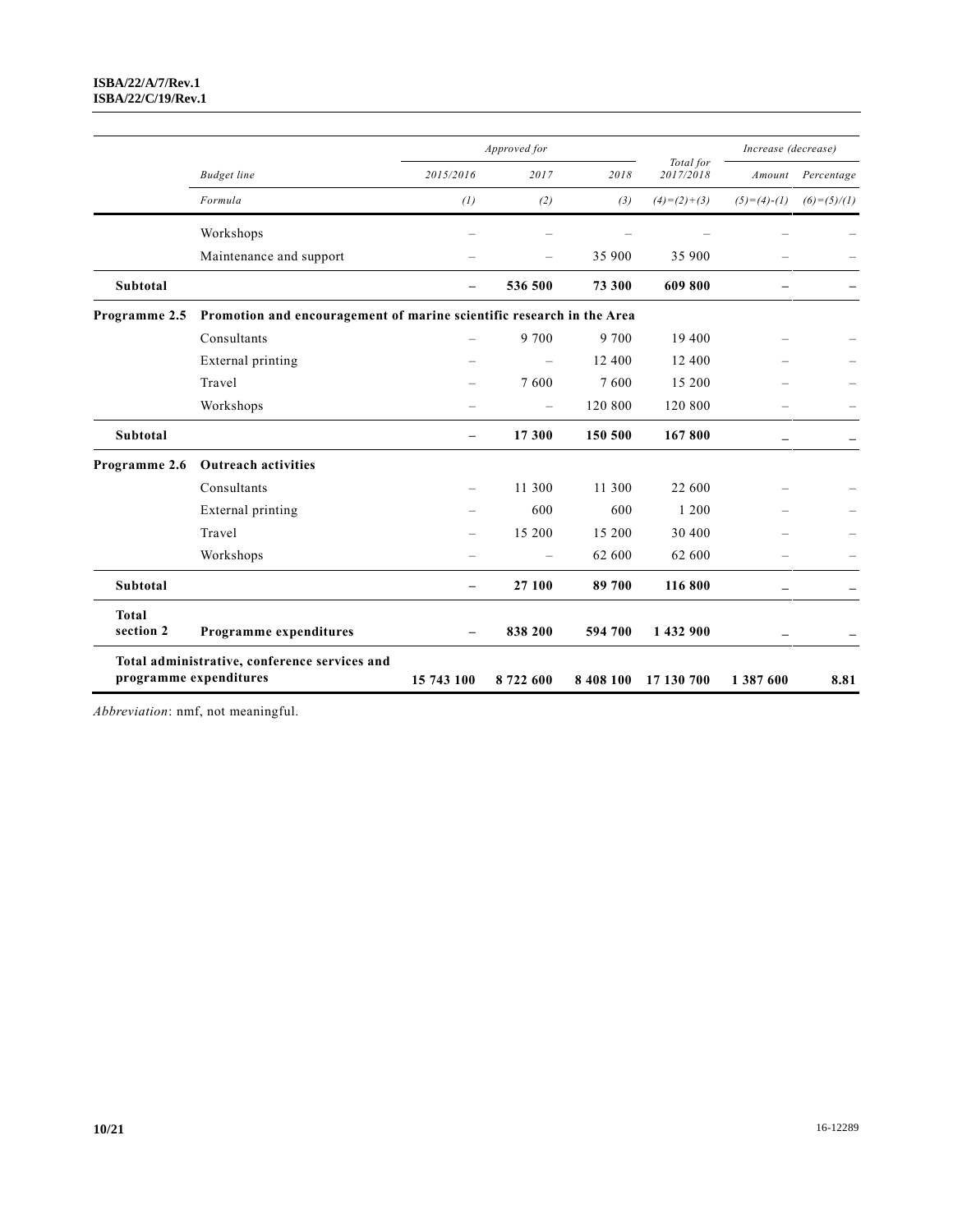## **Annex II**

## **International Seabed Authority income, expenses and miscellaneous income**

(Thousands of United States dollars)

|                                                                                   | 2015-2016   | 2017-2018     | Change from<br>$2015 - 2016$ to<br>2017-2018 | Change from<br>2015-2016 to<br>2017-2018<br><i>(percentage)</i> |
|-----------------------------------------------------------------------------------|-------------|---------------|----------------------------------------------|-----------------------------------------------------------------|
| Biennium budget proposed                                                          | 15 743 100  | 17 130 700    | 1 387 557                                    | 8.81                                                            |
| Less income                                                                       |             |               |                                              |                                                                 |
| Estimated savings (biennium 2013-2014)                                            | (781 400)   |               |                                              |                                                                 |
| Estimated savings (biennium 2015-2016)                                            |             | (40571)       |                                              |                                                                 |
| Expected contractor overhead charges                                              | (1 081 000) | (2, 397, 000) | 1 3 1 6 0 0 0                                | 12.1.7                                                          |
| Contractor extension application processing fees<br>received during 2016 and 2017 |             | (469 000)     |                                              |                                                                 |
| Miscellaneous income accumulated during 2013                                      | (2 121 321) |               |                                              |                                                                 |
| Miscellaneous income accumulated during 2015                                      |             | (987 205)     |                                              |                                                                 |
| <b>Subtotal income</b>                                                            | (3983721)   | (3893776)     | (89945)                                      | (2.3)                                                           |
| <b>Total net contributions required</b>                                           | 11 759 379  | 13 236 924    | 1 477 545                                    | 12.6                                                            |
| Net contributions required for each year of the<br>biennium                       | 5 879 690   | 6 618 462     | 738 772                                      | 12.6                                                            |
| Less: European Union assessment                                                   | (100000)    | (100000)      |                                              | 0.0                                                             |
| <b>Total assessed</b>                                                             | 5779690     | 6 518 462     | 738 772                                      | 12.78                                                           |

*Note*: It is expected so far that, in 2017-2018, income will be 2.3 per cent, or \$89,945, less, owing to lower levels of miscellaneous income as a result of fewer applications from contractors and hence lower contractor application processing fees.

The estimated total to be assessed to Member States will increase from \$5,779,690 for each year in the biennium 2015-2016 to \$6,518,462 for each year in the biennium 2017-2018.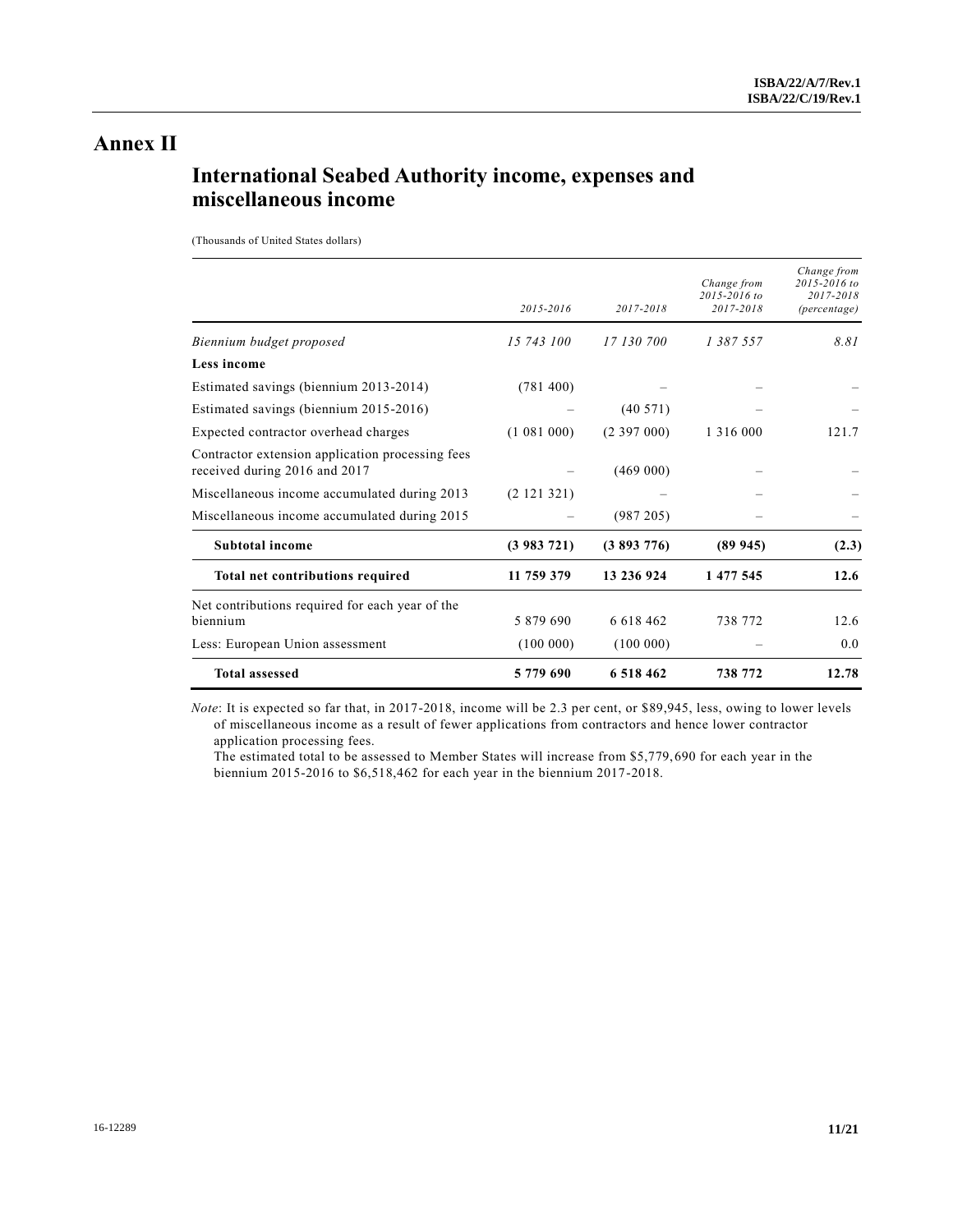## **Annex III**

## **Secretariat of the International Seabed Authority: staffing table**

| Functional title                                         | Professional | National<br>Officer | General<br>Service |
|----------------------------------------------------------|--------------|---------------------|--------------------|
| <b>Office of the Secretary-General</b>                   |              |                     |                    |
| Secretary-General                                        | $1$ (USG)    |                     |                    |
| Webmaster/Publications Officer                           | 1 $(P-4)$    |                     |                    |
| <b>Associate Protocol Officer</b>                        | $1(P-2)$     |                     |                    |
| <b>Executive Assistant</b>                               |              |                     | 1                  |
| Protocol/Administrative Assistant                        |              |                     | 1                  |
| Administrative Assistant (New York office)               |              |                     | 1                  |
| <b>Office of Legal Affairs</b>                           |              |                     |                    |
| Legal Counsel/Deputy to the Secretary-General            | $1(D-2)$     |                     |                    |
| Senior Legal Officer                                     | 1 $(P-5)$    |                     |                    |
| Legal Officer                                            | $1(P-4)$     |                     |                    |
| Legal Officer                                            | $1(P-4)$     |                     |                    |
| Librarian                                                | 1 $(P-3)$    |                     |                    |
| <b>Training Coordinator</b>                              |              | 1                   |                    |
| Administrative Assistant                                 |              |                     | 1                  |
| <b>Administrative Assistant</b>                          |              |                     | 1                  |
| <b>Office of Resources and Environmental Monitoring</b>  |              |                     |                    |
| Head of office                                           | $1(D-1)$     |                     |                    |
| Scientific Affairs Officer (Mineral Economist)           | 1 $(P-5)$    |                     |                    |
| Scientific Officer (Marine Geologist)                    | 1 $(P-5)$    |                     |                    |
| Scientific Officer (Marine Biologist)                    | 1 $(P-4)$    |                     |                    |
| Scientific Officer (geographic information system (GIS)) | 1 $(P-3)$    |                     |                    |
| Scientific Affairs Officer                               |              | 1                   |                    |
| Data Analyst                                             | $1(P-3)$     |                     |                    |
| Data Entry Assistant                                     |              |                     | 1                  |
| Administrative Assistant                                 |              |                     | 1                  |
| Information and Communications Technology Officer        | 1 $(P-4)$    |                     |                    |
| Scientific Officer                                       | 1 $(P-3)$    |                     |                    |
| <b>Information Technology Assistant</b>                  |              |                     | 1                  |
| <b>Office of Administration and Management</b>           |              |                     |                    |
| <b>Executive Officer</b>                                 | 1 $(D-1)^a$  |                     |                    |
| Administrative Assistant                                 |              |                     | 1                  |
| Budget/Internal Oversight Officer                        | $1(P-4)$     |                     |                    |
| Finance Officer                                          | $1(P-4)$     |                     |                    |
| Human Resources Officer                                  | $1(P-3)$     |                     |                    |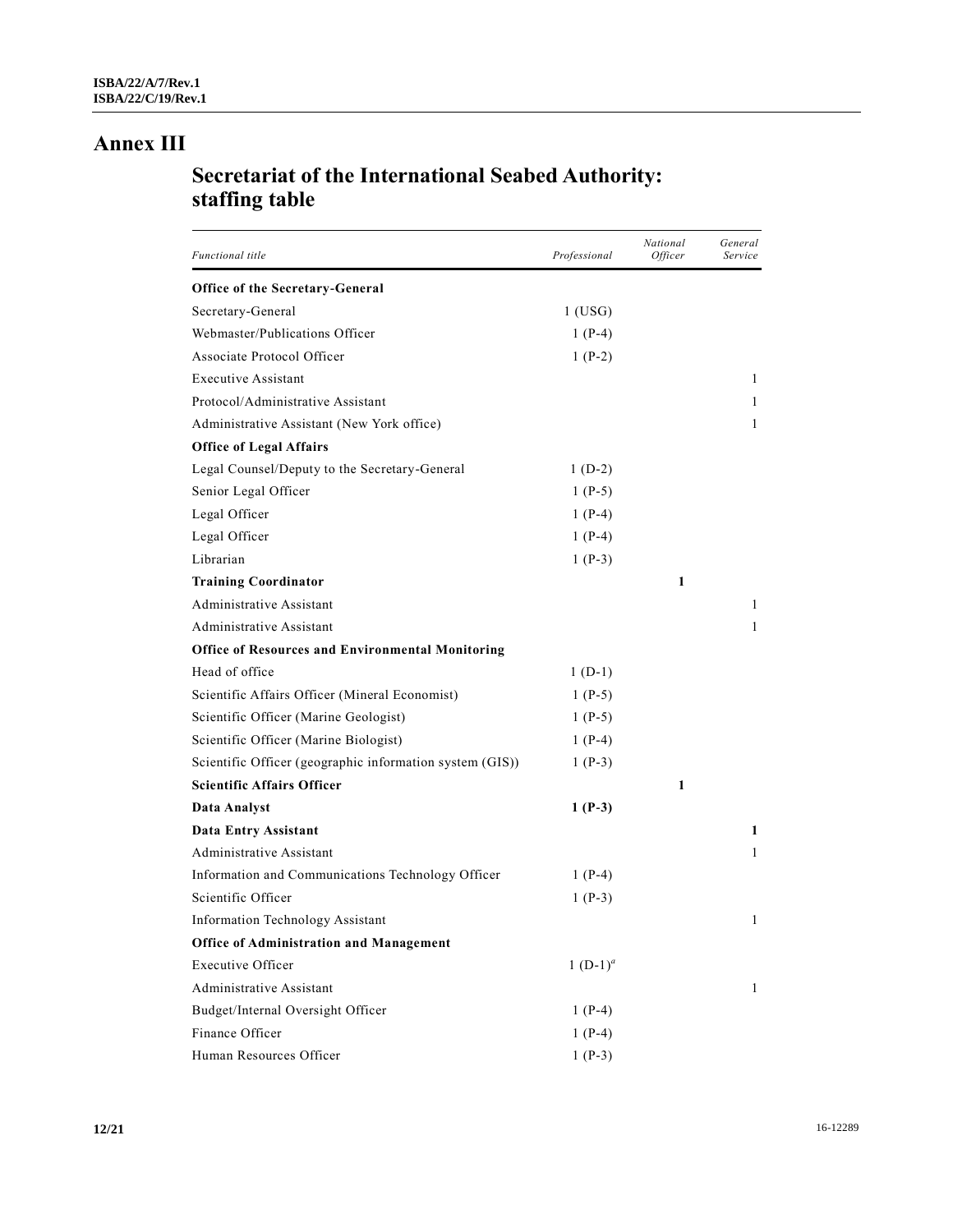| <b>Functional</b> title       | Professional | National<br><i>Officer</i> | General<br>Service |
|-------------------------------|--------------|----------------------------|--------------------|
| Human Resources Assistant     |              |                            | 1                  |
| Procurement Assistant         |              |                            | J.                 |
| Budget and Treasury Assistant |              |                            | 1                  |
| Finance Assistant             |              |                            | 1                  |
| Senior Security Officer       | $1(P-2)$     |                            |                    |
| Security Officer              |              |                            | л.                 |
| Security Officer              |              |                            | 1                  |
| Driver                        |              |                            | ı.                 |
| Driver                        |              |                            | ı.                 |
| Driver                        |              |                            | 1                  |
| <b>Total posts</b>            | 21           | 2                          | 18                 |

<sup>a</sup> In 2015, an external consultant recommended an upgrade of the Executive Officer post from the P-5 level to the D-1 level, following a review of the duties and responsibilities of the post.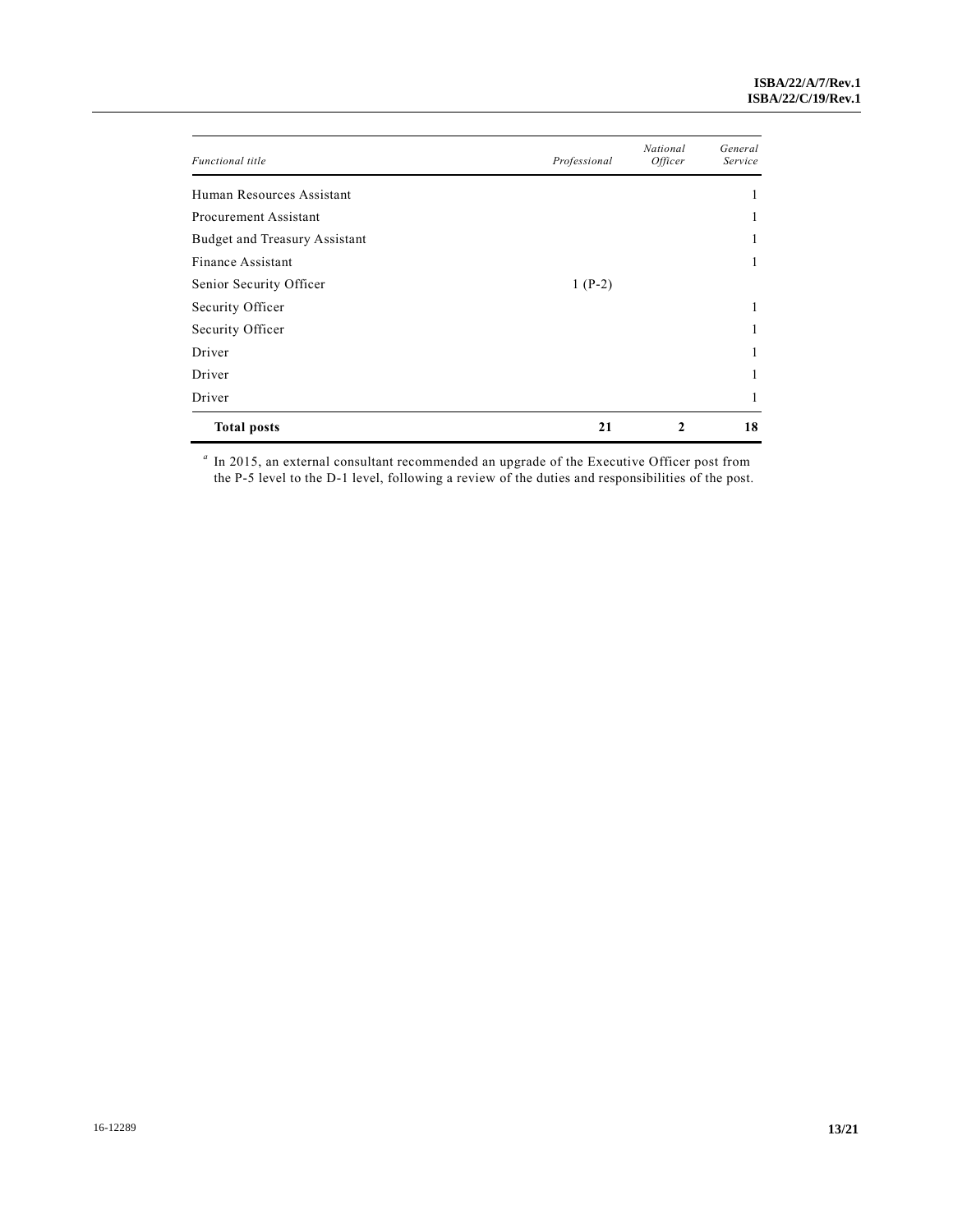## **Annex IV**

# **Indicative scale of assessed contributions for 2017**

## **Based on regular budget scale of the United Nations for 2016**

(United States dollars)

| 6 5 18 4 6 2 |
|--------------|
| 6 618 462    |
| 13 236 924   |
| (3893776)    |
| 17 130 700   |
|              |

| No. | Member State                     | <b>United Nations</b><br>assessment<br>(percentage) | <b>International Seabed</b><br>Authority assessment<br>(percentage) | <b>United States</b><br>dollars |
|-----|----------------------------------|-----------------------------------------------------|---------------------------------------------------------------------|---------------------------------|
| 1.  | Albania                          | 0.008                                               | 0.011                                                               | 717                             |
| 2.  | Algeria                          | 0.161                                               | 0.217                                                               | 14 145                          |
| 3.  | Angola                           | 0.010                                               | 0.013                                                               | 847                             |
| 4.  | Antigua and Barbuda              | 0.002                                               | 0.010                                                               | 652                             |
| 5.  | Argentina                        | 0.892                                               | 1.202                                                               | 78 352                          |
| 6.  | Armenia                          | 0.006                                               | 0.010                                                               | 652                             |
| 7.  | Australia                        | 2.337                                               | 3.148                                                               | 205 201                         |
| 8.  | Austria                          | 0.720                                               | 0.970                                                               | 63 229                          |
| 9.  | <b>Bahamas</b>                   | 0.014                                               | 0.019                                                               | 1 2 3 9                         |
| 10. | Bahrain                          | 0.044                                               | 0.059                                                               | 3 8 4 6                         |
| 11. | Bangladesh                       | 0.010                                               | 0.013                                                               | 847                             |
| 12. | <b>Barbados</b>                  | 0.007                                               | 0.010                                                               | 652                             |
| 13. | <b>Belarus</b>                   | 0.056                                               | 0.075                                                               | 4889                            |
| 14. | Belgium                          | 0.885                                               | 1.192                                                               | 77 700                          |
| 15. | <b>Belize</b>                    | 0.001                                               | 0.010                                                               | 652                             |
| 16. | Benin                            | 0.003                                               | 0.010                                                               | 652                             |
| 17. | Bolivia (Plurinational State of) | 0.001                                               | 0.010                                                               | 652                             |
| 18. | Bosnia and Herzegovina           | 0.013                                               | 0.018                                                               | 1 1 7 3                         |
| 19. | Botswana                         | 0.014                                               | 0.019                                                               | 1 2 3 9                         |
| 20. | <b>Brazil</b>                    | 3.823                                               | 5.150                                                               | 335 701                         |
| 21. | Brunei Darussalam                | 0.029                                               | 0.039                                                               | 2 5 4 2                         |
| 22. | Bulgaria                         | 0.045                                               | 0.061                                                               | 3 9 7 6                         |
| 23. | Burkina Faso                     | 0.004                                               | 0.010                                                               | 652                             |
| 24. | Cabo Verde                       | 0.001                                               | 0.010                                                               | 652                             |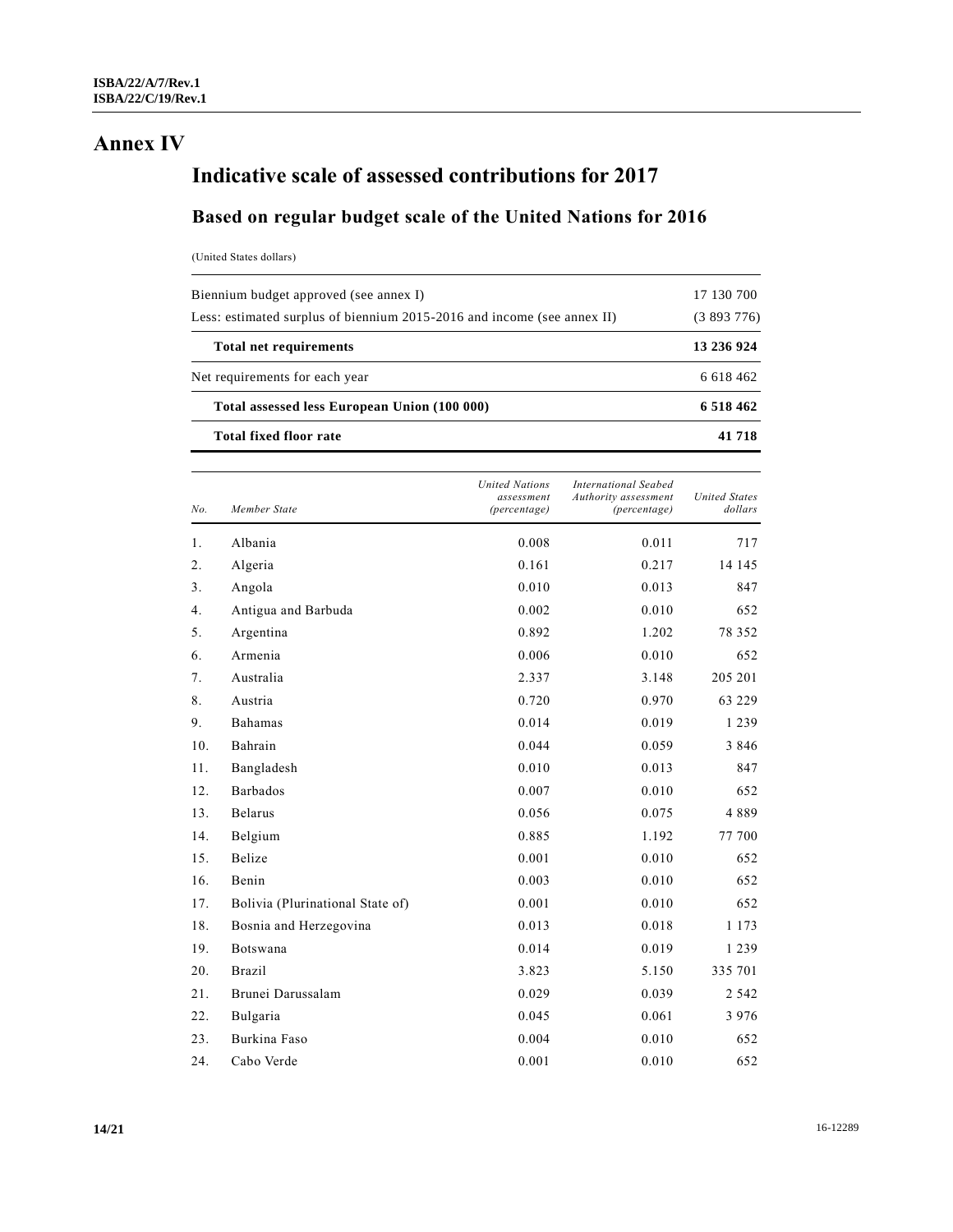| No. | Member State                     | <b>United Nations</b><br>assessment<br>(percentage) | <b>International Seabed</b><br>Authority assessment<br>(percentage) | <b>United States</b><br>dollars |
|-----|----------------------------------|-----------------------------------------------------|---------------------------------------------------------------------|---------------------------------|
| 25. | Cameroon                         | 0.010                                               | 0.013                                                               | 847                             |
| 26. | Canada                           | 2.921                                               | 3.935                                                               | 256 501                         |
| 27. | Chad                             | 0.005                                               | 0.010                                                               | 652                             |
| 28. | Chile                            | 0.399                                               | 0.537                                                               | 35 004                          |
| 29. | China                            | 7.921                                               | 10.670                                                              | 695 520                         |
| 30. | Comoros                          | 0.001                                               | 0.010                                                               | 652                             |
| 31. | Congo                            | 0.006                                               | 0.010                                                               | 652                             |
| 32. | Cook Islands                     | 0.001                                               | 0.010                                                               | 652                             |
| 33. | Costa Rica                       | 0.047                                               | 0.063                                                               | 4 1 0 7                         |
| 34. | Côte d'Ivoire                    | 0.009                                               | 0.012                                                               | 782                             |
| 35. | Croatia                          | 0.099                                               | 0.133                                                               | 8670                            |
| 36. | Cuba                             | 0.065                                               | 0.088                                                               | 5 7 3 6                         |
| 37. | Cyprus                           | 0.043                                               | 0.058                                                               | 3 7 8 1                         |
| 38. | Czech Republic                   | 0.344                                               | 0.463                                                               | 30 180                          |
| 39. | Democratic Republic of the Congo | 0.008                                               | 0.011                                                               | 717                             |
| 40. | Denmark                          | 0.584                                               | 0.787                                                               | 51 300                          |
| 41. | Djibouti                         | 0.001                                               | 0.010                                                               | 652                             |
| 42. | Dominica                         | 0.001                                               | 0.010                                                               | 652                             |
| 43. | Dominican Republic               | 0.046                                               | 0.062                                                               | 4 0 4 1                         |
| 44. | Ecuador                          | 0.067                                               | 0.090                                                               | 5867                            |
| 45. | Egypt                            | 0.152                                               | 0.205                                                               | 13 363                          |
| 46. | Equatorial Guinea                | 0.010                                               | 0.013                                                               | 847                             |
| 47. | Estonia                          | 0.038                                               | 0.051                                                               | 3 3 2 4                         |
| 48. | Fiji                             | 0.003                                               | 0.010                                                               | 652                             |
| 49. | Finland                          | 0.456                                               | 0.614                                                               | 40 023                          |
| 50. | France                           | 4.859                                               | 6.545                                                               | 426 633                         |
| 51. | Gabon                            | 0.017                                               | 0.023                                                               | 1499                            |
| 52. | Gambia                           | 0.001                                               | 0.010                                                               | 652                             |
| 53. | Georgia                          | 0.008                                               | 0.011                                                               | 717                             |
| 54. | Germany                          | 6.389                                               | 8.606                                                               | 560 979                         |
| 55. | Ghana                            | 0.016                                               | 0.022                                                               | 1434                            |
| 56. | Greece                           | 0.471                                               | 0.634                                                               | 41 327                          |
| 57. | Grenada                          | 0.001                                               | 0.010                                                               | 652                             |
| 58. | Guatemala                        | 0.028                                               | 0.038                                                               | 2 4 7 7                         |
| 59. | Guinea                           | 0.002                                               | 0.010                                                               | 652                             |
| 60. | Guinea-Bissau                    | 0.001                                               | 0.010                                                               | 652                             |
| 61. | Guyana                           | 0.002                                               | 0.010                                                               | 652                             |
| 62. | Haiti                            | 0.003                                               | 0.010                                                               | 652                             |
| 63. | Honduras                         | 0.008                                               | 0.011                                                               | 717                             |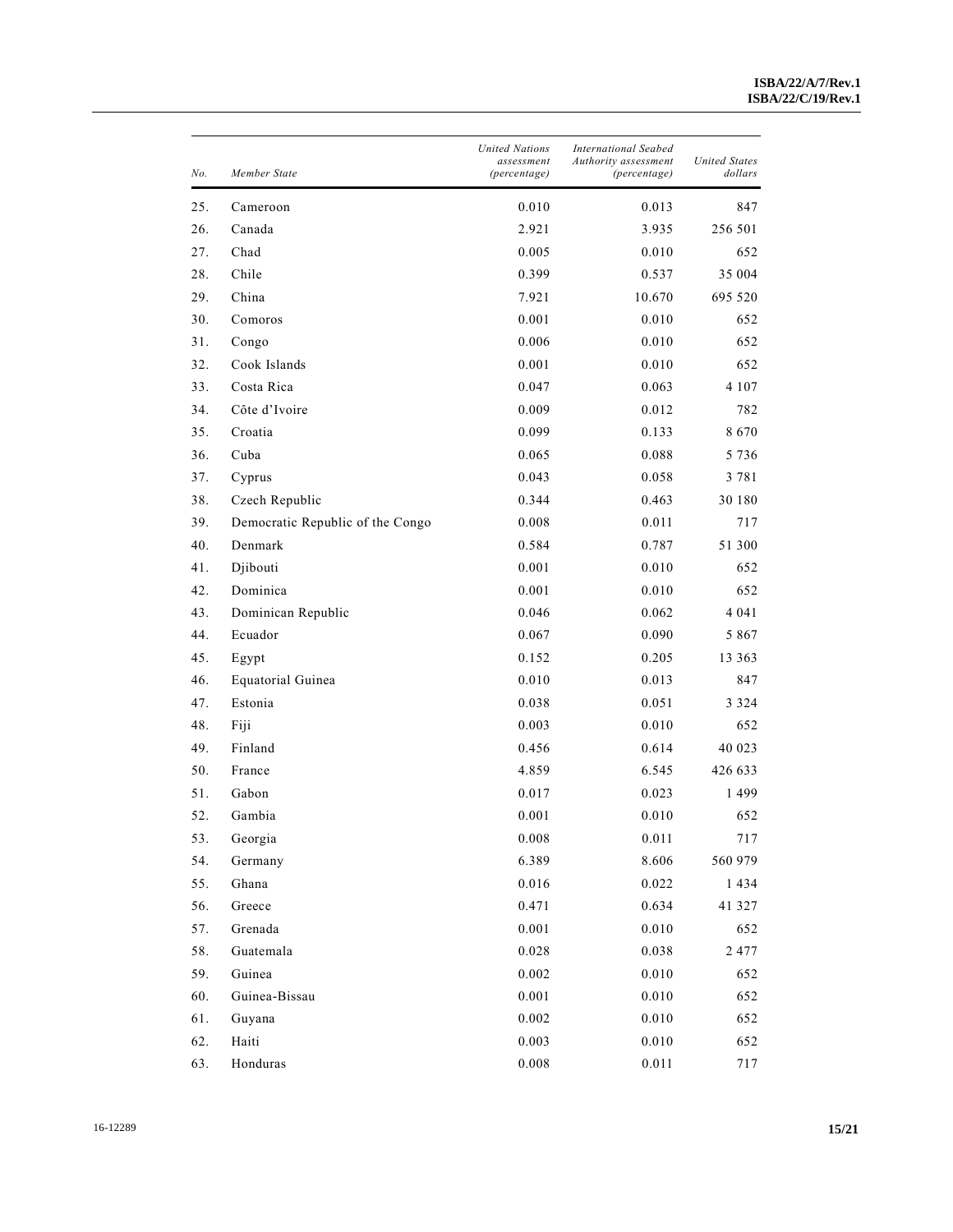#### **ISBA/22/A/7/Rev.1 ISBA/22/C/19/Rev.1**

| No.    | Member State                     | <b>United Nations</b><br>assessment<br>(percentage) | <b>International Seabed</b><br>Authority assessment<br>(percentage) | United States<br>dollars |
|--------|----------------------------------|-----------------------------------------------------|---------------------------------------------------------------------|--------------------------|
| 64.    | Hungary                          | 0.161                                               | 0.217                                                               | 14 145                   |
| 65.    | Iceland                          | 0.023                                               | 0.031                                                               | 2 0 2 1                  |
| 66.    | India                            | 0.737                                               | 0.993                                                               | 64 728                   |
| 67.    | Indonesia                        | 0.504                                               | 0.679                                                               | 44 260                   |
| 68.    | Iraq                             | 0.129                                               | 0.174                                                               | 11 342                   |
| 69.    | Ireland                          | 0.335                                               | 0.451                                                               | 29 3 9 8                 |
| 70.    | Italy                            | 3.748                                               | 5.049                                                               | 329 117                  |
| 71.    | Jamaica                          | 0.009                                               | 0.012                                                               | 782                      |
| 72.    | Japan                            | 9.680                                               | 13.039                                                              | 849 942                  |
| 73.    | Jordan                           | 0.020                                               | 0.027                                                               | 1760                     |
| 74.    | Kenya                            | 0.018                                               | 0.024                                                               | 1564                     |
| 75.    | Kiribati                         | 0.001                                               | 0.010                                                               | 652                      |
| 76.    | Kuwait                           | 0.285                                               | 0.384                                                               | 25 031                   |
| 77.    | Lao People's Democratic Republic | 0.003                                               | 0.010                                                               | 652                      |
| 78.    | Latvia                           | 0.050                                               | 0.067                                                               | 4 3 6 7                  |
| 79.    | Lebanon                          | 0.046                                               | 0.062                                                               | 4 0 4 1                  |
| 80.    | Lesotho                          | 0.001                                               | 0.010                                                               | 652                      |
| 81.    | Liberia                          | 0.001                                               | 0.010                                                               | 652                      |
| 82.    | Lithuania                        | 0.072                                               | 0.097                                                               | 6 3 2 3                  |
| 83.    | Luxembourg                       | 0.064                                               | 0.086                                                               | 5 606                    |
| 84.    | Madagascar                       | 0.003                                               | 0.010                                                               | 652                      |
| 85.    | Malawi                           | 0.002                                               | 0.010                                                               | 652                      |
| 86.    | Malaysia                         | 0.322                                               | 0.434                                                               | 28 290                   |
| 87.    | Maldives                         | 0.002                                               | 0.010                                                               | 652                      |
| 88.    | Mali                             | 0.003                                               | 0.010                                                               | 652                      |
| 89.    | Malta                            | 0.016                                               | 0.022                                                               | 1434                     |
| 90.    | Marshall Islands                 | 0.001                                               | 0.010                                                               | 652                      |
| 91.    | Mauritania                       | 0.002                                               | 0.010                                                               | 652                      |
| 92.    | Mauritius                        | 0.012                                               | 0.016                                                               | 1 0 4 3                  |
| 93.    | Mexico                           | 1.435                                               | 1.933                                                               | 126 002                  |
| 94.    | Micronesia (Federated States of) | 0.001                                               | 0.010                                                               | 652                      |
| 95.    | Monaco                           | 0.010                                               | 0.013                                                               | 847                      |
| 96.    | Mongolia                         | 0.005                                               | 0.010                                                               | 652                      |
| 97.    | Montenegro                       | 0.004                                               | 0.010                                                               | 652                      |
| 98.    | Morocco                          | 0.054                                               | 0.073                                                               | 4 7 5 8                  |
| 99.    | Mozambique                       | 0.004                                               | 0.010                                                               | 652                      |
| 100.   | Myanmar                          | 0.010                                               | 0.013                                                               | 847                      |
| $101.$ | Namibia                          | 0.010                                               | 0.013                                                               | 847                      |
| 102.   | Nauru                            | 0.001                                               | 0.010                                                               | 652                      |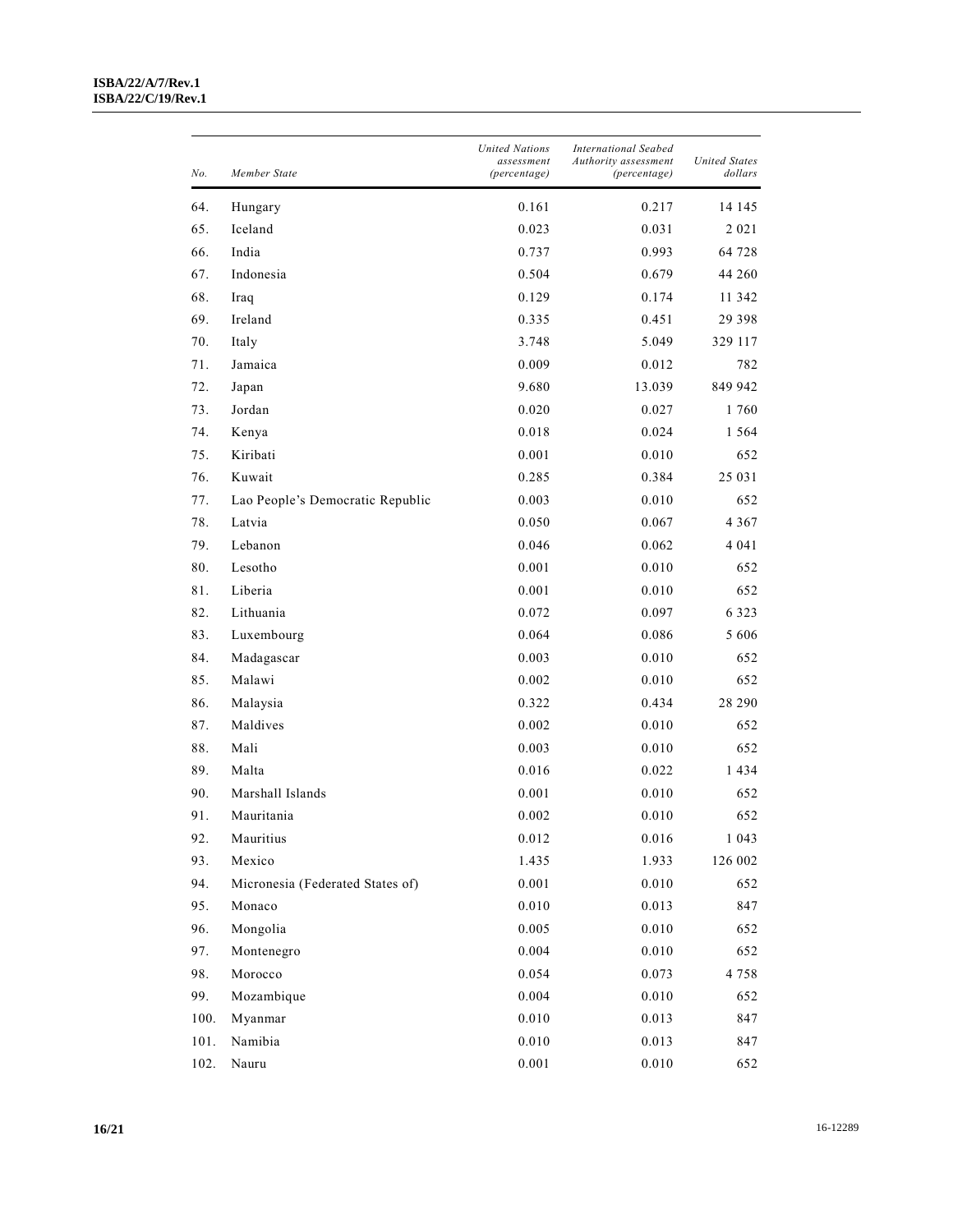| No.  | Member State                     | <b>United Nations</b><br>assessment<br>(percentage) | <b>International Seabed</b><br>Authority assessment<br>(percentage) | United States<br>dollars |
|------|----------------------------------|-----------------------------------------------------|---------------------------------------------------------------------|--------------------------|
| 103. | Nepal                            | 0.006                                               | 0.010                                                               | 652                      |
| 104. | Netherlands                      | 1.482                                               | 1.996                                                               | 130 109                  |
| 105. | New Zealand                      | 0.268                                               | 0.361                                                               | 23 532                   |
| 106. | Nicaragua                        | 0.004                                               | 0.010                                                               | 652                      |
| 107. | Niger                            | 0.002                                               | 0.010                                                               | 652                      |
| 108. | Nigeria                          | 0.209                                               | 0.282                                                               | 18 3 8 2                 |
| 109. | Niue                             | 0.001                                               | 0.010                                                               | 652                      |
| 110. | Norway                           | 0.849                                               | 1.144                                                               | 74 571                   |
| 111. | Oman                             | 0.113                                               | 0.152                                                               | 9908                     |
| 112. | Pakistan                         | 0.093                                               | 0.125                                                               | 8 1 4 8                  |
| 113. | Palau                            | 0.001                                               | 0.010                                                               | 652                      |
| 114. | Panama                           | 0.034                                               | 0.046                                                               | 2998                     |
| 115. | Papua New Guinea                 | 0.004                                               | 0.010                                                               | 652                      |
| 116. | Paraguay                         | 0.014                                               | 0.019                                                               | 1 2 3 9                  |
| 117. | Philippines                      | 0.165                                               | 0.222                                                               | 14 471                   |
| 118. | Poland                           | 0.841                                               | 1.133                                                               | 73 854                   |
| 119. | Portugal                         | 0.392                                               | 0.528                                                               | 34 417                   |
| 120. | Qatar                            | 0.269                                               | 0.362                                                               | 23 597                   |
| 121. | Republic of Korea                | 2.039                                               | 2.747                                                               | 179 062                  |
| 122. | Republic of Moldova              | 0.004                                               | 0.010                                                               | 652                      |
| 123. | Romania                          | 0.184                                               | 0.248                                                               | 16 16 6                  |
| 124. | Russian Federation               | 3.088                                               | 4.160                                                               | 271 168                  |
| 125. | Saint Kitts and Nevis            | 0.001                                               | 0.010                                                               | 652                      |
| 126. | Saint Lucia                      | 0.001                                               | 0.010                                                               | 652                      |
| 127. | Saint Vincent and the Grenadines | 0.001                                               | 0.010                                                               | 652                      |
| 128. | Samoa                            | 0.001                                               | 0.010                                                               | 652                      |
| 129. | Sao Tome and Principe            | 0.001                                               | 0.010                                                               | 652                      |
| 130. | Saudi Arabia                     | 1.146                                               | 1.544                                                               | 100 645                  |
| 131. | Senegal                          | 0.005                                               | 0.010                                                               | 652                      |
| 132. | Serbia                           | 0.032                                               | 0.043                                                               | 2 8 0 3                  |
| 133. | Seychelles                       | 0.001                                               | 0.010                                                               | 652                      |
| 134. | Sierra Leone                     | 0.001                                               | 0.010                                                               | 652                      |
| 135. | Singapore                        | 0.447                                               | 0.602                                                               | 39 24 1                  |
| 136. | Slovakia                         | 0.160                                               | 0.216                                                               | 14 080                   |
| 137. | Slovenia                         | 0.084                                               | 0.113                                                               | 7 3 6 6                  |
| 138. | Solomon Islands                  | 0.001                                               | 0.010                                                               | 652                      |
| 139. | Somalia                          | 0.001                                               | $0.010\,$                                                           | 652                      |
| 140. | South Africa                     | 0.364                                               | 0.490                                                               | 31 940                   |
| 141. | Spain                            | 2.443                                               | 3.291                                                               | 214 523                  |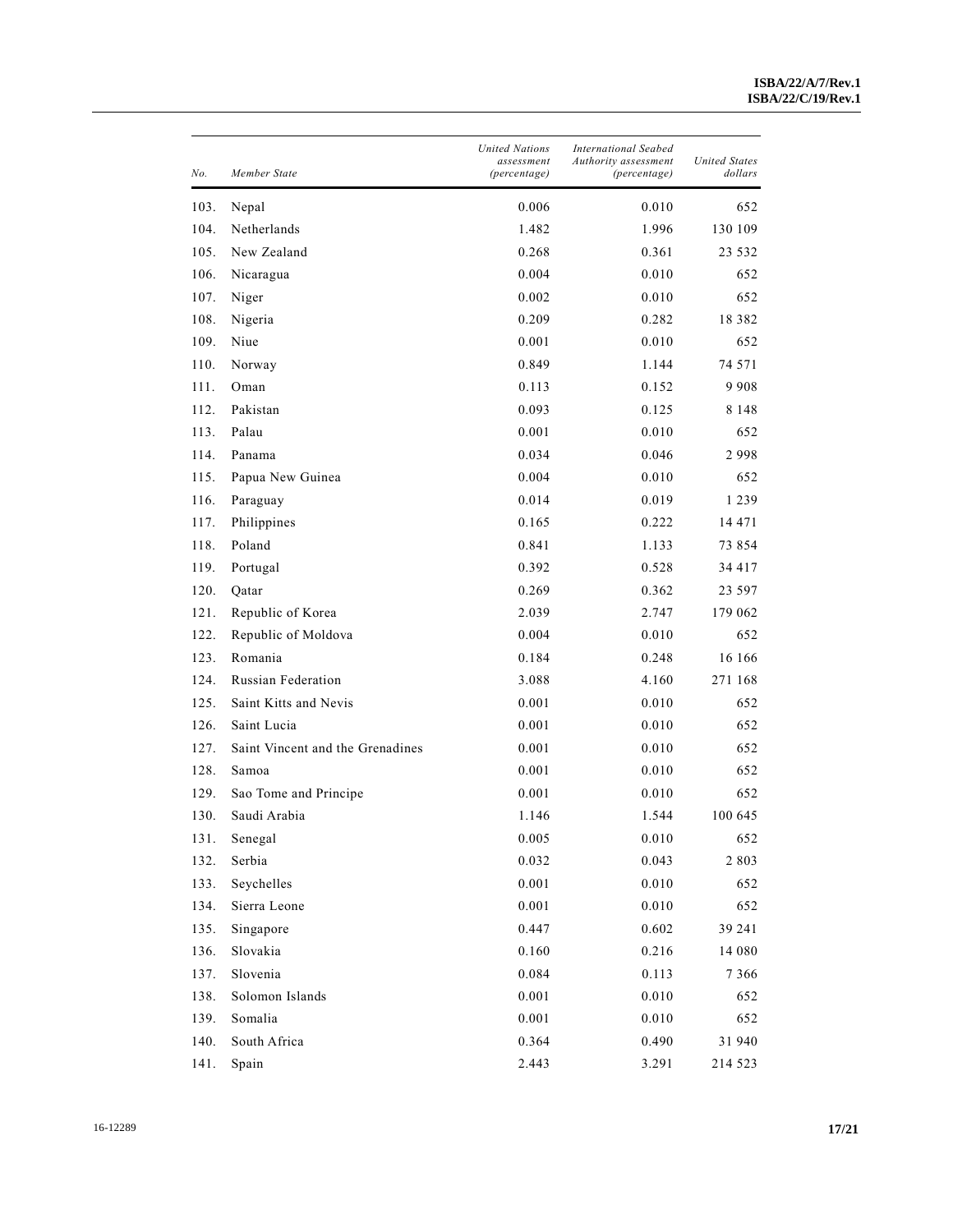#### **ISBA/22/A/7/Rev.1 ISBA/22/C/19/Rev.1**

| No.  | Member State                                            | <b>United Nations</b><br>assessment<br>(percentage) | <b>International Seabed</b><br>Authority assessment<br>(percentage) | <b>United States</b><br>dollars |
|------|---------------------------------------------------------|-----------------------------------------------------|---------------------------------------------------------------------|---------------------------------|
| 142. | Sri Lanka                                               | 0.031                                               | 0.042                                                               | 2 7 3 8                         |
| 143. | State of Palestine                                      | 0.0035                                              | 0.010                                                               | 652                             |
| 144. | Sudan                                                   | 0.010                                               | 0.013                                                               | 847                             |
| 145. | Suriname                                                | 0.006                                               | 0.010                                                               | 652                             |
| 146. | Swaziland                                               | 0.002                                               | 0.010                                                               | 652                             |
| 147. | Sweden                                                  | 0.956                                               | 1.288                                                               | 83 958                          |
| 148. | Switzerland                                             | 1.140                                               | 1.536                                                               | 100 124                         |
| 149. | Thailand                                                | 0.291                                               | 0.392                                                               | 25 552                          |
| 150. | The former Yugoslav Republic of                         |                                                     |                                                                     |                                 |
|      | Macedonia                                               | 0.007                                               | 0.010                                                               | 652                             |
| 151. | Timor-Leste                                             | 0.003                                               | 0.010                                                               | 652                             |
| 152. | Togo                                                    | 0.001                                               | 0.010                                                               | 652                             |
| 153. | Tonga                                                   | 0.001                                               | 0.010                                                               | 652                             |
| 154. | Trinidad and Tobago                                     | 0.034                                               | 0.046                                                               | 2998                            |
| 155. | Tunisia                                                 | 0.028                                               | 0.038                                                               | 2477                            |
| 156. | Tuvalu                                                  | 0.001                                               | 0.010                                                               | 652                             |
| 157. | Uganda                                                  | 0.009                                               | 0.012                                                               | 782                             |
| 158. | Ukraine                                                 | 0.103                                               | 0.139                                                               | 9 0 6 1                         |
| 159. | United Kingdom of Great Britain and<br>Northern Ireland | 4.463                                               | 6.012                                                               | 391 890                         |
| 160. | United Republic of Tanzania                             | 0.010                                               | 0.013                                                               | 847                             |
| 161. | Uruguay                                                 | 0.079                                               | 0.106                                                               | 6910                            |
| 162. | Vanuatu                                                 | 0.001                                               | 0.010                                                               | 652                             |
| 163. | Viet Nam                                                | 0.058                                               | 0.078                                                               | 5 0 8 4                         |
| 164. | Yemen                                                   | 0.010                                               | 0.013                                                               | 847                             |
| 165. | Zambia                                                  | 0.007                                               | 0.010                                                               | 652                             |
| 166. | Zimbabwe                                                | 0.004                                               | 0.010                                                               | 652                             |
|      |                                                         | 73.92                                               | 100.00                                                              | 6 518 592                       |
|      | International organizations in accordance with annex IX |                                                     |                                                                     |                                 |
| 167. | European Union                                          |                                                     |                                                                     | 100 000                         |
|      |                                                         |                                                     |                                                                     | 6 6 18 5 9 2                    |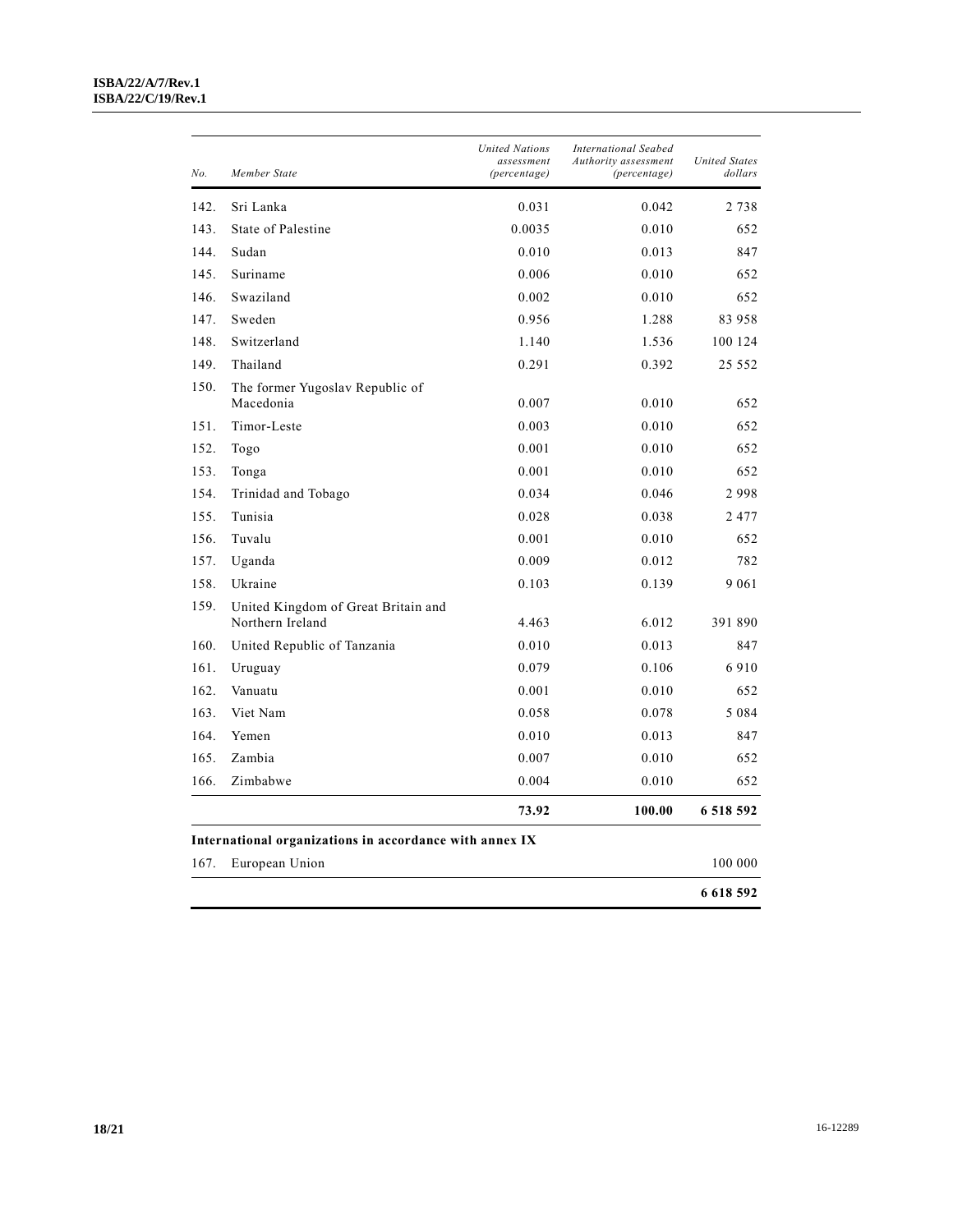#### **Annex V**

### **Comments by the Finance Committee on the interim report on the periodic review of the International Seabed Authority pursuant to Article 154 of the United Nations Convention of the Law of the Sea and the comments by the Review Committee**

To: Ambassador Helmut Tuerk, Chair of the Review Committee

Thank you for your letter of 25 May 2016 forwarding the interim report prepared by Seascape Consultants Ltd. pursuant to the decision of the Assembly of the International Seabed Authority (the "Article 154 report") and the comments of the Review Committee on that report (the "Review Committee comments"). The Finance Committee discussed both documents at its latest session, held from 6 to 11 July 2016.

As a preliminary point the Committee noted that the response rate to the questionnaire prepared by the authors of the Article 154 report was relatively low, with 56.5 per cent of responses originating from one geographical group only. It also noted the conclusion on page 69 of the report that "very few comments were contributed regarding the Finance Committee", and that not all members of the Finance Committee had received the questionnaire.

In that context, the Committee had the following comments for transmission to the Assembly for consideration at its twenty-second session:

#### **Timing/scheduling of Finance Committee meetings**

Recommendation 29 of the Article 154 report states that the Authority should "review the timing of the Finance Committee meetings within the annual session cycle". The Review Committee comments also suggest that the "Finance Committee should be in a position to consider issues with financial implications arising during the meetings of the respective organs".

The Finance Committee considers that it would be both impractical and expensive to meet both before and throughout the entire duration of the session of the Authority, and that it has been able to effectively deal with the financial implications of the decisions of the Legal and Technical Commission through pragmatic interaction, so that the Council is presented with the opinion of both the Legal and Technical Commission and the Finance Committee on the same issue during the same session. For example, it has asked the Chair of the Legal and Technical Commission to brief the Finance Committee on issues with financial implications, such as data management. Furthermore, it would be difficult to respond, within a short period during the session, to requests for recommendations of the Finance Committee; such recommendations must be based on relevant data and information provided by the Secretariat and thorough consideration of the issue at hand. This does not seem achievable within the duration of one session. In addition, while the Committee acknowledges that it will have more work in future, this is not yet the case.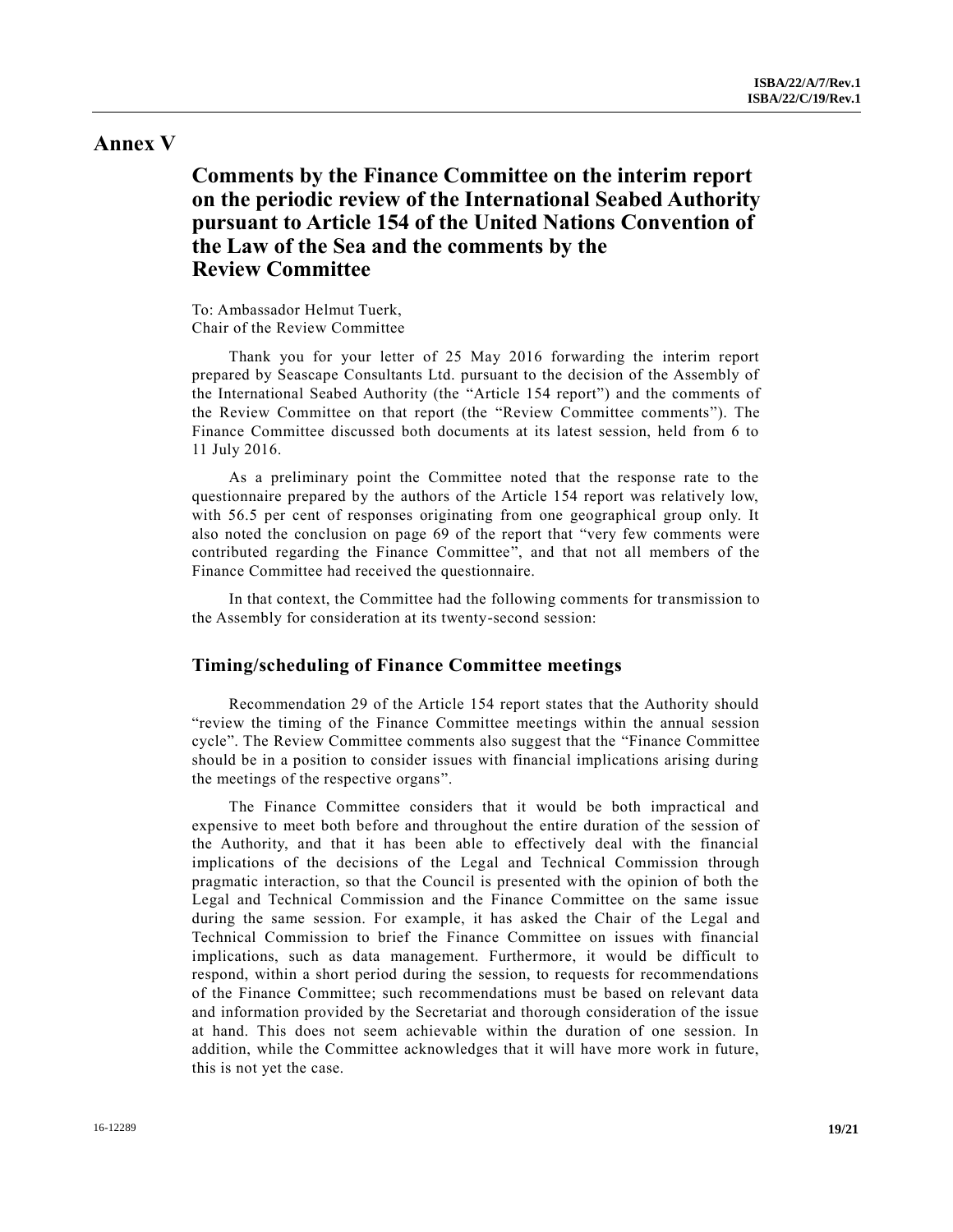Accordingly, the Committee considers the current timing and duration of meetings fit for purpose. Any changes now would only lead to the incurring of unnecessary cost and be contrary to the requirement in section  $1(2)$  of the 1994 Agreement on Implementation of the Seabed Provisions of the Convention on the Law of the Sea that "the frequency, duration, and scheduling of meetings of all organs of the Authority be cost effective".

#### **Transparency**

Recommendation 29 of the report also states that the Authority "should publish the proposed budget as well as a final proposal to the Assembly to ensure transparency".

The Committee underlines that regulation 3.4 of the Financial Regulations of the International Seabed Authority already requires the Secretary-General to transmit his proposed budget to the Finance Committee "at least 45 days prior to the meeting of the Finance Committee at which it is to be considered", and that the proposed budget also be transmitted to all members of the Authority "at least 45 days prior to the opening of the session of the Council and the Assembly". Although we note the proposed budget has been published by the Secretariat, the Committee considers that the Secretary-General should comply with the regulations regarding the time frame for transmitting the proposed budget to both the Finance Committee and the wider membership.

The Finance Committee budget proposal is published as soon as it is translated into the official languages, along with the Committee's final report.

#### **Voluntary Trust Fund**

Recommendation 30 of the report states that "consideration should be given to any implications for the sustainability of the Voluntary Trust Fund if and when the increased workload of the Authority results in more meetings and an increased requirement for voluntary contributions".

The Committee considers that the funds available in the Voluntary Trust Fund to date have been sufficient for current needs. It is also not yet certain that the Authority will have to hold more meetings. The Committee always recommends that the Assembly request Member States to make further voluntary contributions, and will keep the sufficiency of the Voluntary Trust Fund under review in the case where applications to the Fund increase.

#### **Impartiality of Finance Committee members**

The Review Committee states that "it would be desirable that members of the Finance Committee do not act as delegates from their respective country in other organs of the Authority in respect of matters that are within the competence of that Committee".

The Committee members disagree with this point, and consider that Finance Committee membership does not raise conflicts of interest with participation in other